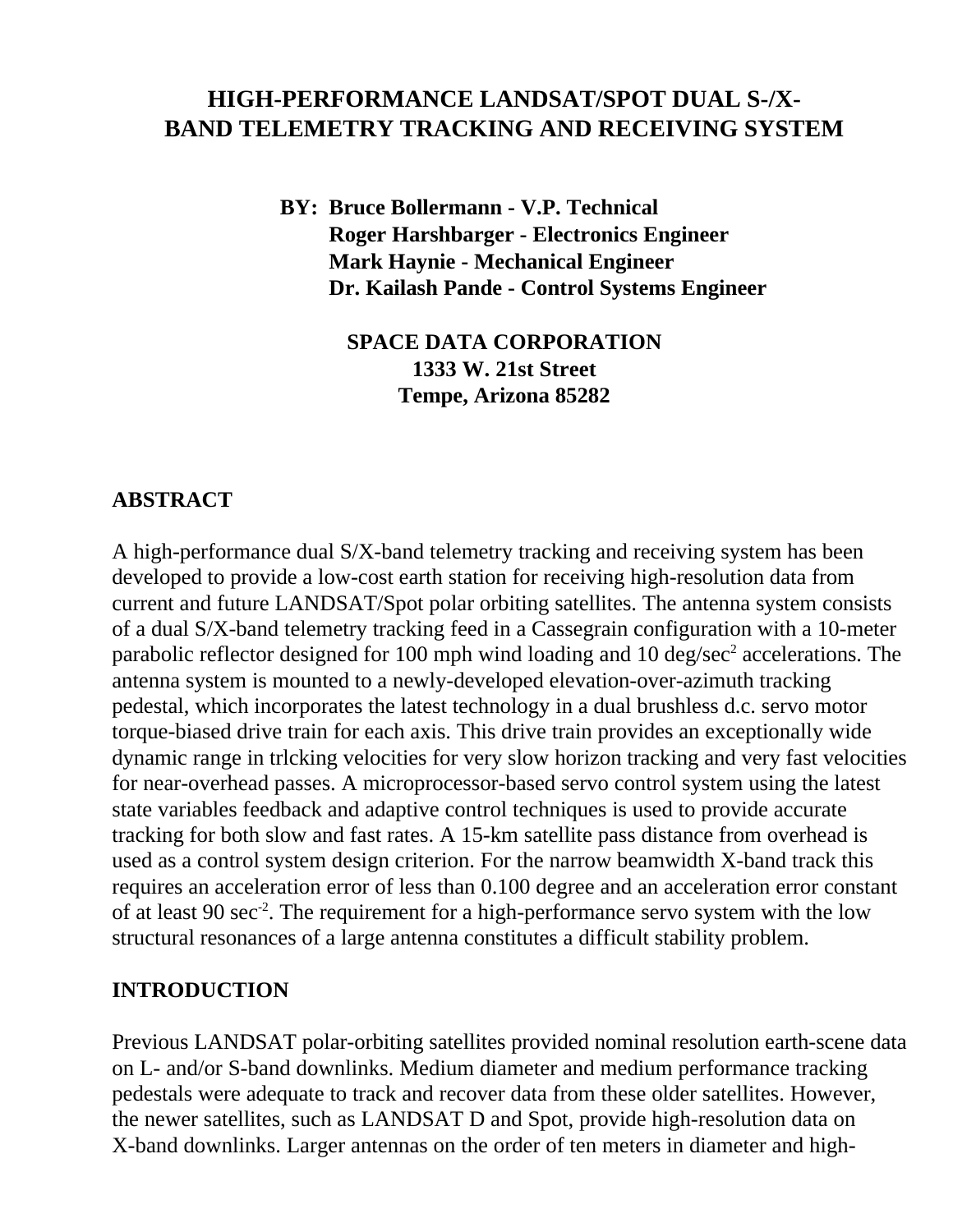performance tracking pedestals are required to track and recover data from these newer satellites. The larger size antenna is required for additional gain, and the resulting narrower beamwidth requires tighter tracking, ie, less off boresight tracking error. Therefore, many of the older LANDSAT receiving stations must be replaced to receive the new highresolution data.

The LANDSAT S- and X-band receiving system recently developed (shown in Figure 1), includes a monopulse antenna system, an elevation-over-azimuth autotracking pedestal system, S- and X-band receiving equipment, a microprocessor-based control system, and a high-density tape recording system. Automated built-in test equipment is provided along with an S-band and X-band test target for systems testing and boresighting. The antenna and receiving systems are provided with a sufficient G/T for reliable reception of both S- and X-band LANDSAT and Spot satellite downlinks. The antenna consists of a 10-meter diameter reflector with a dual-frequency Cassegrain feed and subreflector assembly. Simultaneous reception of both S- and X-band downlinks is provided with this system. The antenna and pedestal are designed for survival in 100 mph winds and reliable satellite tracking in winds up to 40 mph. The microprocessor-based pedestal control system offers various selectable control modes including autotrack, manual position command, manual rate command, programmed acquisition mode, and programmed overhead drive mode. The system can be left unattended for automatic acquisition, track, and data reception. Automatic boresighting and systems testing can also be performed without operator intervention.

# **SYSTEM DESIGN AND PERFORMANCE**

The system has been designed to track orbiting satellites at either S- or X-band and simultaneously receives data on both bands. Uninterrupted zenith reception in addition to automatic tracking acquisition is provided by microprocessor control of the antenna system.

The system receives and demodulates the data from three RF downlinks; ie, 2287.5 MHz S-band (RT), 2265.5 MHz S-band (MSS), and 8212.4 MHz.X-band (MSS, TM). These data are made available to a separate LANDSAT data processsing system for reduction into the final output form. The system block diagram is presented in Figure 2. The rf signals are preamplified and downconverted in the single-channel-monopulse antenna tracking feed. A separate tracking receiver located in the pedestal is used to detect the tracking error signals for the autotracking control system.

A microprocessor tracking control unit in the pedestal is used to control the elevation and azimuth axis servo drives. The console equipment includes both S- and X-band rf distribution and receiving systems. A console-located microprocessor pedestal control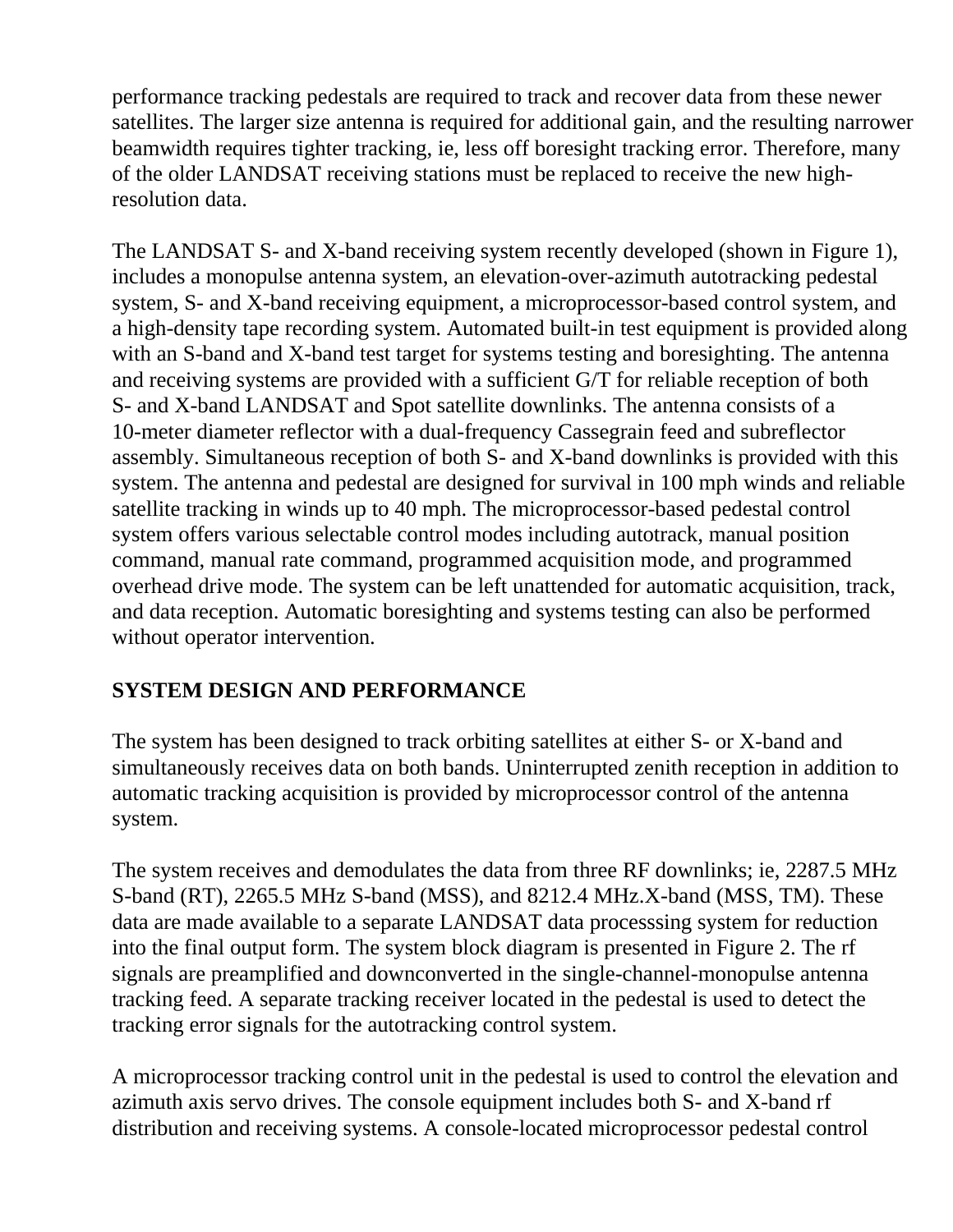unit communicates control commands to the pedestal tracking control unit and also controls various peripheral console equipment.

The major design and performance characteristics of the system are presented in Table 1.

A remotely-controlled dual S- and X-band test target is provided for automatic antenna boresighting and systems testing.

# **ANTENNA SYSTEM**

The Cassegrain antenna system consists of a 10-meter paraboloidal reflector, a 1.2-meter diameter hyperboloidal subreflector, and a dual-band vertex-mounted singe-channelmonopulse tracking feed, as shown in Figure 3.

The S- and X-band telemetry and tracking feed block diagram is presented in Figure 4. The antenna gain at the comparator outputs is approximately 44.4 dBi for S-band (2.25 GHz) and 55.5 dBi for X-band (8.213 GHz). The antenna noise temperatures are estimated as  $87.61^{\circ}$ K for the S-band and  $93.92^{\circ}$ K for the X-band telemetry channels, and  $162.2^{\circ}$ K for the S-band and  $191.7^{\circ}$ K for the X-band tracking channels. Figure 5 illustrates the method used to calculate the X-band noise temperatures.

The reflector assembly consists of a reflector hub, 24 radial trusses and surface panels, 104 interchangeable intercostals, and required hardware. The reflector hub is 6 feet in diameter and 3 feet deep. It is fabricated as a reinforced aluminum cylinder with top and bottom flanges to interface with the radial trusses. Eight mounting pads on a 74.5-inch diameter bolt circle interface with the antenna support structure.

Twenty-four radial trusses are provided. The trusses attach to the top and bottom flange of the central hub and are interconnected by intercostal members to form an extremely rigid space frame. They provide support locations for the reflector surface panels, subreflector support spars, and locations for lifting the reflector during installation. The reflector surface consists of 24 pie-shaped panels that are fabricated on a precision production mold. Panel frames are constructed of aluminum extrusions with solid aluminum sheet reflecting surfaces which conform to the parabolic shape and attach to the frame with stainless rivets.

The feed assembly as indicated in Figure 6, consists of a 5-horn X-band cluster surrounded by a 4-horn S-band cluster. Monopulse comparators are used to form the aximuth and elevation difference channels for both bands. To obtain circular polarization, stepped-sceptum polarizers are used. These techniques are less lossy than dielectric vane polarizers and are thus preferred.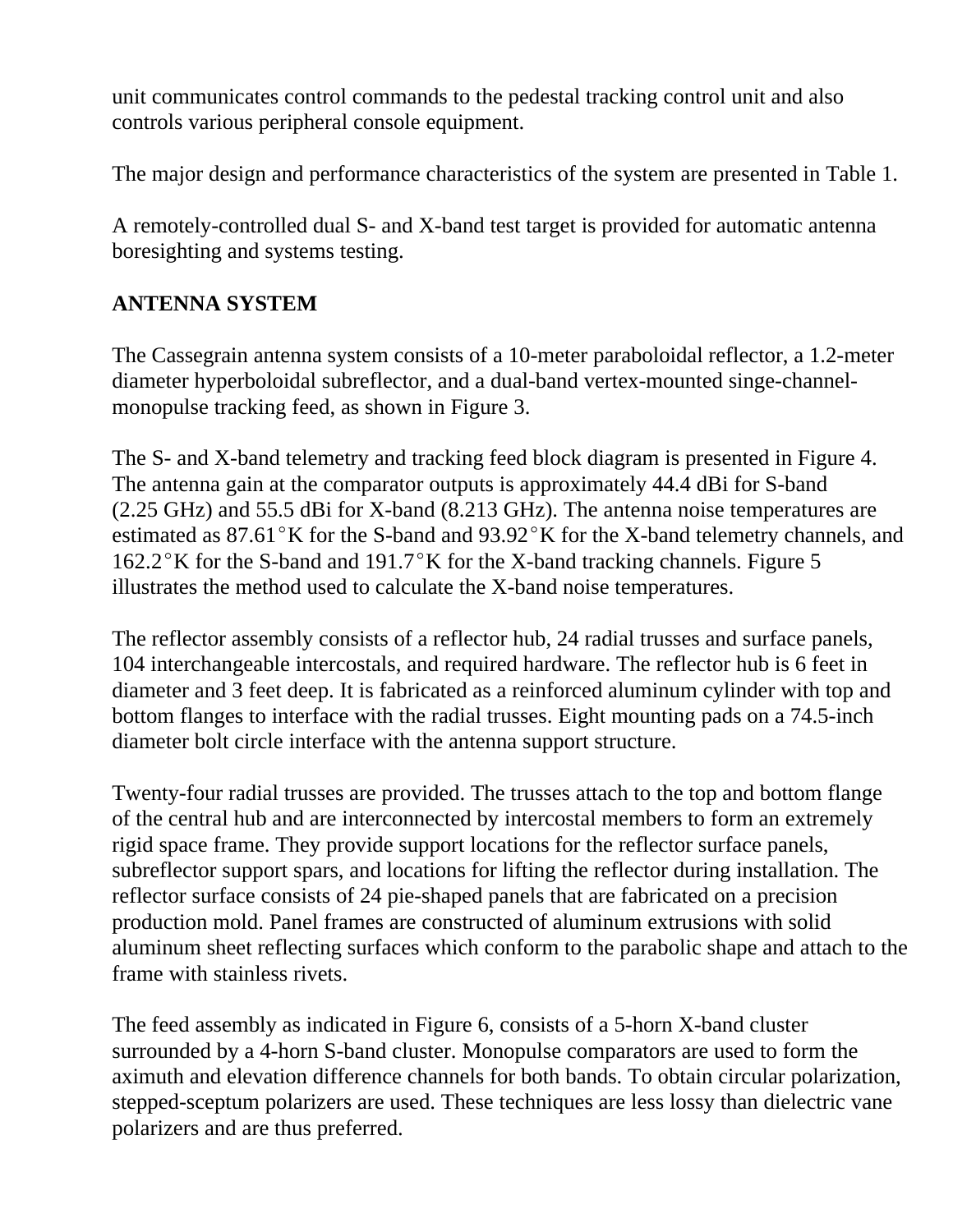The S-band tracking feed consists of four diagonal horns in a diamond array configuration. They are of a pyramidal structure tapering to a square wave guide. Each diagonal horn aperture is truncated at two corners to make room for the X-band array and to provide a symmetrical response. This configuration reduces coupling between the S- and X-band apertures. The resulting isolation is greater than 50 dB. Waveguides transfer the signals to a monopulse comparator. The outputs of the comparator are the sum signal and the two difference (elevation and azimuth error) signals. The two difference outputs of the comparator are fed into a monopulse converter. Diodes are used for switching between channels. The output of the monopulse converter is amplified by a low-noise GaAs FET solid-state amplifier (LNA). The sum output is also amplified by a LNA. This output is divided into two equal parts in a power divider. One part is fed directly to the data channel downconverter. The other part is coupled to the amplified difference signal with phase correction. This creates the tracking segment of the sum channel. The S-band feed components, except the horns and polarizers, are located inside the hub.

A fixed-frequency downconverter located in the antenna hub converts the entire 2200 to 2300 MHz S-band to a 230 to 330 MHz intermediate frequency (IF). The downconverter preselection is a 100 MHz bandwidth filter centered at 2250 MHz and tailored for flatgroup delay across the band. The input signal is mixed with the 1970 MHz local oscillator signal generated by a fixed-frequency microwave cavity oscillator phase-locked to a lownoise crystal oscillator. The output of the mixer is amplified by a wide-bandwidth, flatgroup delay amplifier capable of driving in excess of 250 meters of coaxial cable. Isolators are used throughout the assembly to ensure good impedance matching between critical components. The downconverted S-band data signal is routed through low-loss coaxial cable to the control center where it is distributed via the rf distribution unit.

The X-band feed subassembly consists of an array of five circular horns, a sum horn, and 4 difference horns with dielectric lenses. The sum channel is amplified by a LNA and divided into two equal parts in a waveguide power divider. The data channel output passes directly to the data downconverter. A waveguide monopulse comparator mates with the four difference horns to form the  $\Delta AZ$  and  $\Delta EL$  error difference signals. The two difference signals pass through coaxial cable into a monopulse converter. This converter is a solid-state device which uses the scan commands from the tracking control unit (TCU) to commutate the rf tracking error signals. The modulated output is amplified by a LNA which passes through a waveguide phase-shifter and couples the tracking data to the sum signal by means of a directional coupler. The X-band feed block diagram is shown in Figure 7.

Two X-band downconverters for the data and tracking channels are located in the antenna hub. The data downconverter converts the LANDSAT 8.2125 GHz telemetry to a 375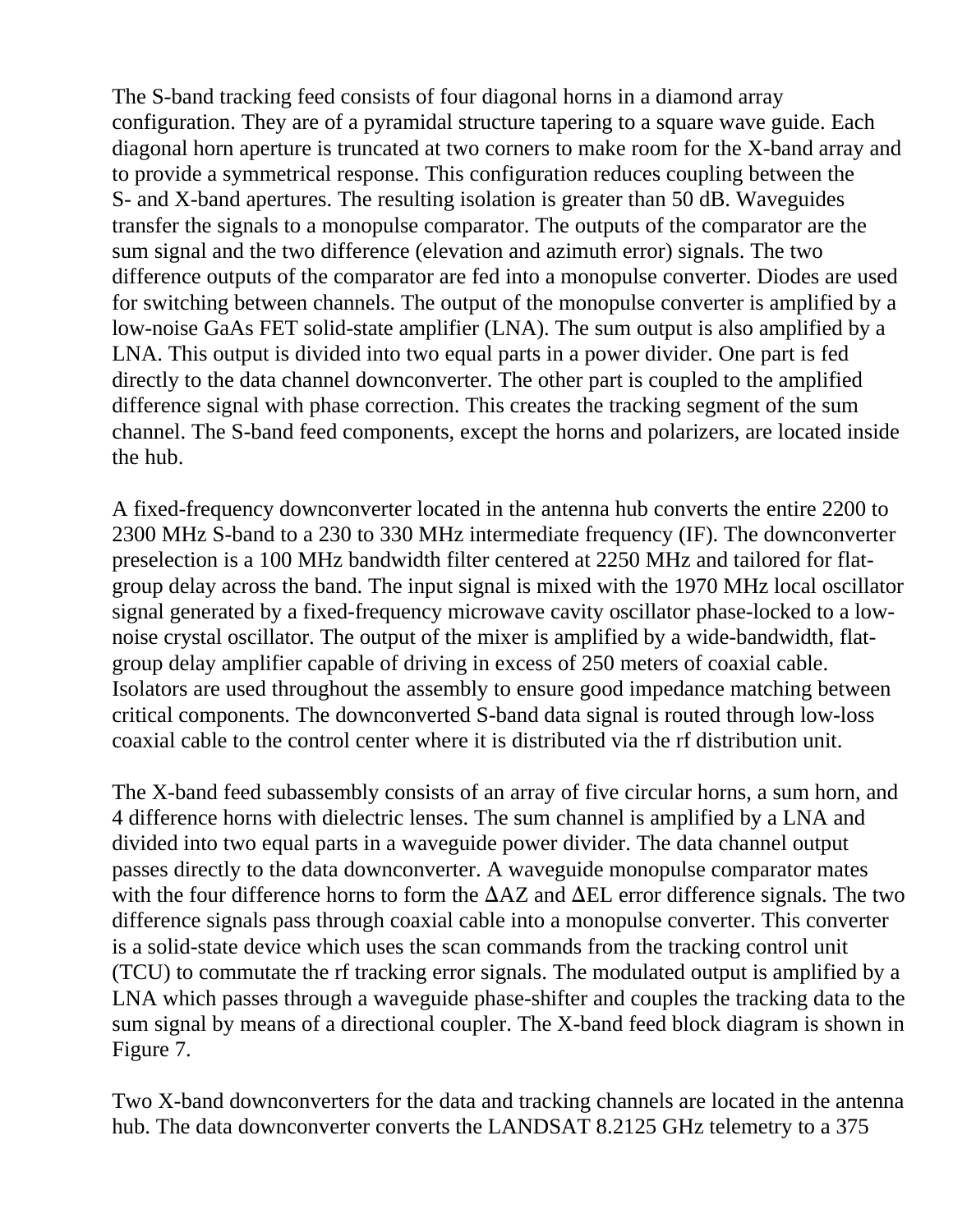MHz IF using a local oscillator frequency of 7.8375 GHz. It can also convert the Spot 8.253 GHz telemetry to a 375 MHz IF, using a switch-selectable 7.878 GHz local oscillator. Downconverted X-band data signals are routed via low-loss coaxial cable to the rf distribution unit located in the control center.

The entire S- and X-band feed assembly, along with associated waveguide, and rf electronics are housed in a weather tight aluminum cone which is bolted to the antenna hub. The hubcone assembly is pressure sealed by the radome and pressurized to 0.5 psig with dry nitrogen. A relief valve is provided at the top of the feed cone to allow purging the feed.

# **RECEIVER SYSTEM**

The receiver system block diagram is shown in Figure 8. Both the S- and X-band receiving systems consist of the antenna system, preamplifier, power divider, downconverter, cable run, second power divider, isolation amplifier, and data and tracking receivers.

The tracking receiver located in the pedestal is a single-conversion superheterodyne P- band (250-320 MHz) type as indicated in Figure 9. Tuning and auto search are accomplished using a synthesized oscillator which is controlled by the microprocessor. Receiver outputs consist of signal strength, tuning, and AM tracking signals which are monitored by the TCU. The TCU passes the information to the Control Center and controls the receiver based on commands from the Control Center.

The downconverted S- and X-band telemetry signals, once routed through coaxial cable to the equipment room, are distributed via the rf distribution unit. The front panel of the distribution unit provides receiver inputs, and distribution amplifier inputs and outputs. Small quick-connect coaxial patch cables provide a compact and neat, but complete and functional, patch facility.

Two standard Microdyne Receivers with required plug-in modules are used as the S-band receivers and demodulators. These receivers take the S-band downconverted data and telemetry signals, detect and demodulate the PSK encoded data, and send it to the bit synchronizers. One system is used for the MSS data; the other provides the Real-time Telemetry Data (RT) which is used in processing MSS data. The MSS data and RT signals are routed from the receivers to two standard bit synchronizers. They lock onto the data stream, reforming a stable bit pattern and generating a synchronous clock signal. These data and clock signals are buffered and made available at the data distribution panel.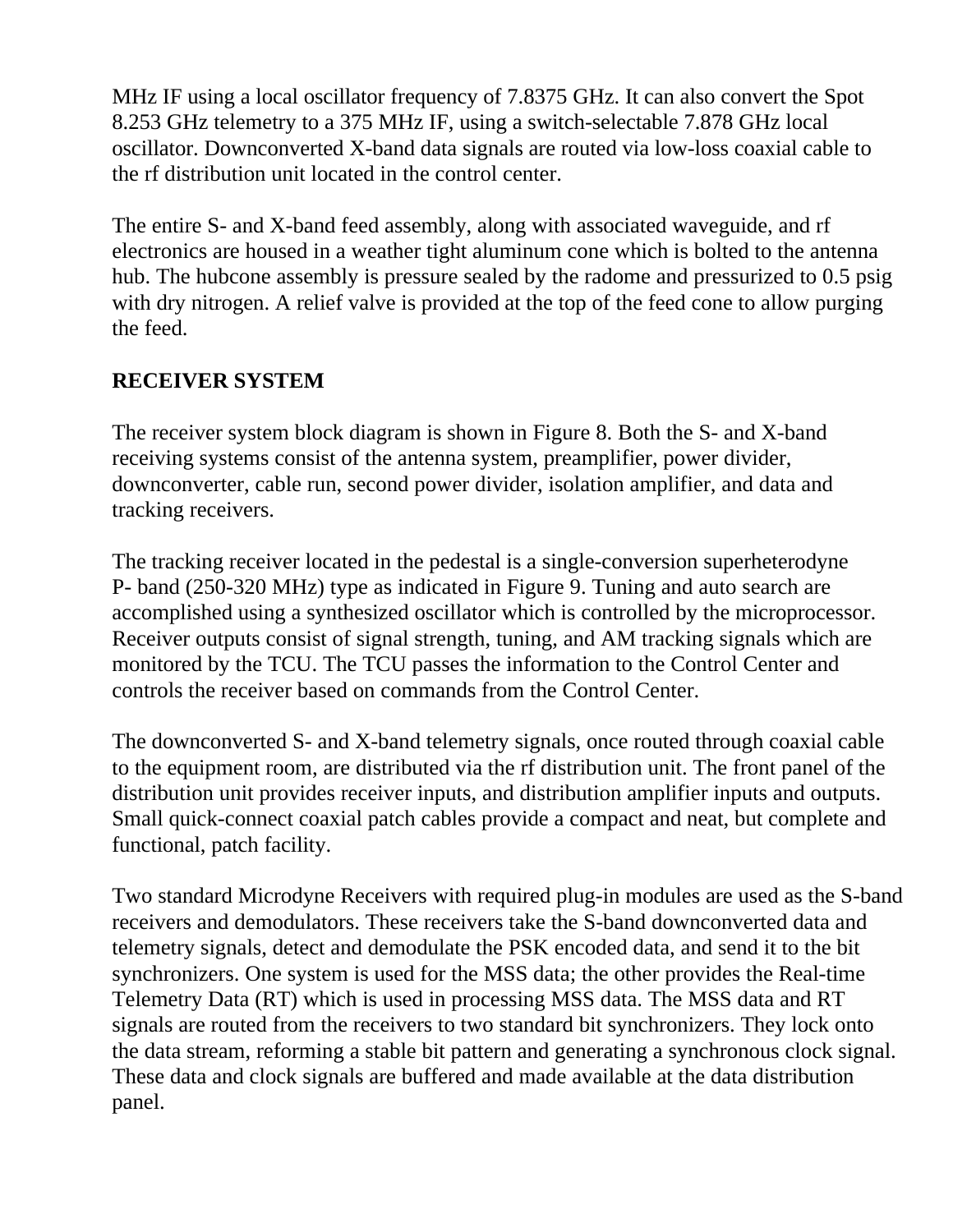A block diagram of the LANDSAT X-band Data Receiver/Demodulator is presented in Figure 10. In the-demodulator portion, the IF signal plus noise is bandpass filtered, AGC amplified, and then routed to the demodulator. A voltage-controlled oscillator and multiplier assembly provides a  $0^{\circ}$  and  $90^{\circ}$  phase local oscillator signal to the demodulator. It is phase-locked to the incident IF. In the demodulator, in-phase and quadrature demodulation occurs. The noisy baseband outputs are the inputs to the 84.903 Mbps signal conditioner, signal plus noise is optimally filtered and then state estimated. The matched filter output is also routed to the bit synchronizer where an even order nonlinearity produces a bit rate spectral component. A phase-lock loop is locked to this spectral component with the VCO output being both an external output and control for state estimation in the signal conditioner. On the Q channel, similar processing occurs with the 15.062 Mbps data stream plus noise.

In the input processor, the IF signal plus noise is wideband bandpass filtered to eliminate spurious signals and then variable gain amplified. The envelope detection for automatic gain control is accomplished in the carrier regeneration circuitry where filtering is narrower and thus signal-to-noise higher. Noncoherent AGC makes output level independent of phase noise. The variable gain amplifier output is power divided and sent to the carrier regeneration circuitry and to the coherent demodulator.

In the demodulator, the IF  $S + N$  from the input processor is power divided and routed to the phase detectors. The L ports of these detectors are driven by quadrature components from the local oscillator (LO). The LO reference input is split into quadrature components by a quadrature hybrid. The hybrid outputs drive the phase detector L ports. Both the I and Q baseband outputs are filtered by constant resistance low-pass filters to remove sum frequencies and LO feedthrough. The I output connects to the 84.903 Mbps bit synchronizer while the Q output connects to the 15.062 Mbps bit synchronizer.

The bit synchronizer baseband  $S + N$  input is optimally filtered by the matched filter which is sliding integral approximation. The outputs y(t) of the matched filter are the input to the decision unit and also to phase-lock loop. In the decision unit, a comparison to a reference level at the end of each period and a state estimate, for each bit is made. The timing for the decision unit is provided by the synchronizer portion of the bit sync. The phase-locked loop is filtered to remove data variations. Outputs from the filter are routed to the bit decision circuitry and to the differential decoder. Data from the bit decision circuitry also goes to the differential decoder. The differential decoder resolves and removes any remaining ambiguities in the data and clock signals.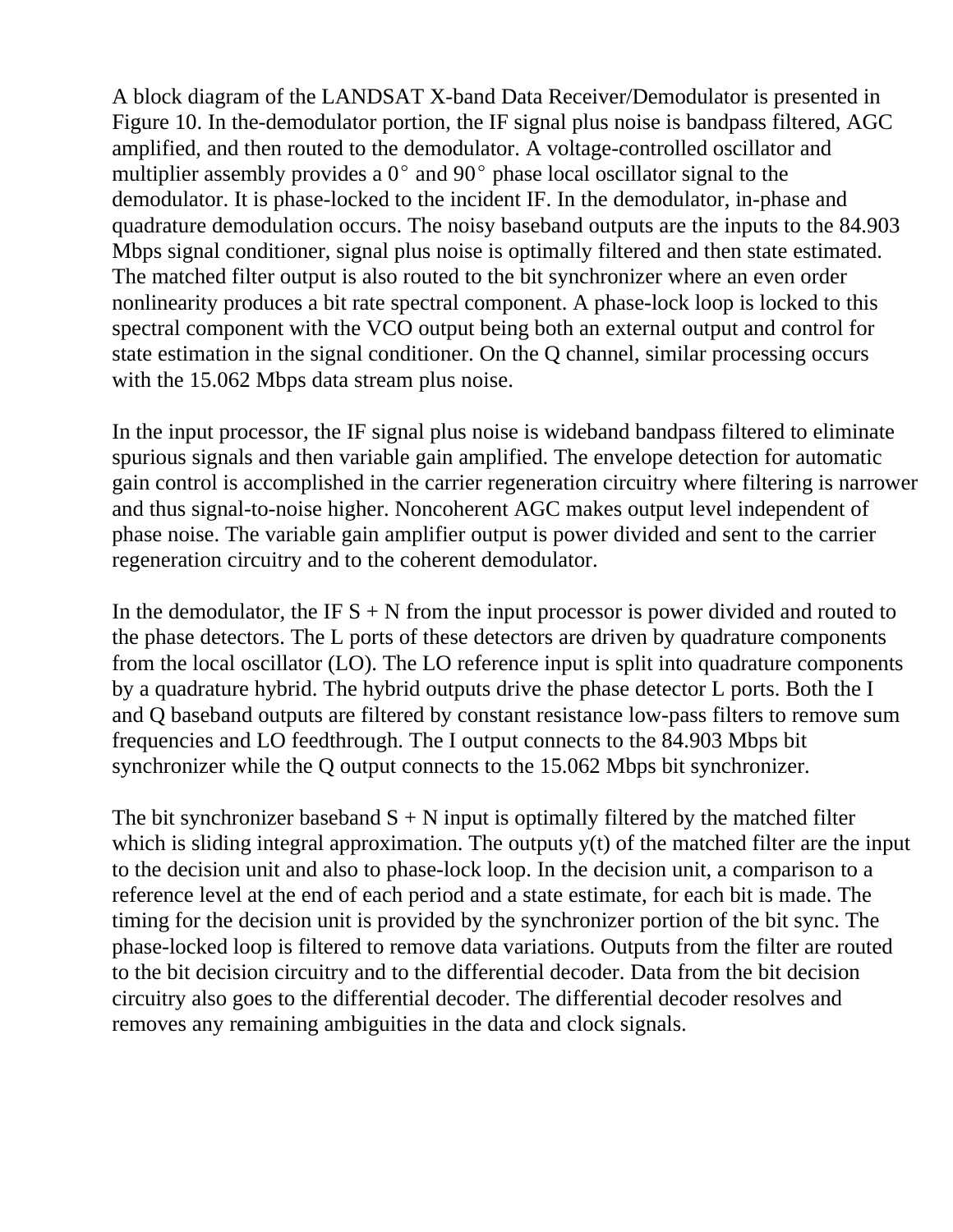# **PEDESTAL**

An outline drawing of the LANDSAT Model 896 Autotracking Pedestal is shown in Figure 11. This pedestal is a two-axis elevation-over-azimuth, servo motor gear-driven pedestal, designed to support and control parabolic reflectors up to 12 meters in diameter under high wind and drive acceleration conditions. It has been designed for stiffness and high resonant frequencies which are necessary for autotracking applications. The dish and pedestal are tightly coupled through the use of two large-diameter integral gears with precision cross roller bearings mounted to the elevation turntable, which in turn, mounts directly to a rigid antenna support structure. This structure provides the interface between the pedestal and the antenna.

Major features of the pedestal are:

- Dual Torque-Biased brushless DC Servo Motor Drive Trains
- High-resolution Brushless Tachometers
- Machined Steel Billets for Gear Train Housings
- Eccentric Backlash Adjustments
- Large Cross Section Cross Roller Bearings

The drive trains provide high torque to inertia ratios, low weight, low maintenance, and an exceptionally wide dynamic range for low-speed tracking over the horizon and high-speed tracking during an overpass.

The pedestal is constructed of heavy-section steel weldments with continuous welds inside and out to provide stiffness and seal the interior from water and dust. All components inside the pedestal can be reached through large access doors which are hinged for convenience. These doors may also be removed completely, if desired, to permit work to be done. The elevation doors are equipped with gas springs which hold the door up and out of the way of the operator when open.

Each axis is equipped with fail-safe electromechanical brakes and stow locks for protection. The elevation stow lock is easily accessible from the ladder on the outside. The azimuth stow lock is accessed from the inside of the pedestal. These stow locks are used to prevent gear train damage when the dish is subjected to excessive high wind loading.

Each axis is equipped with two brushless dc servo motors. These brushless motors have an excellent field record and were chosen because of their ease of maintenance (no brushes or slip rings to be replaced), and their superior performance over a large dynamic range. The use of rare earth magnets in the motors gives a greater torque to inertia ratio and faster accelerations than comparable dc servo motors. The unique stator design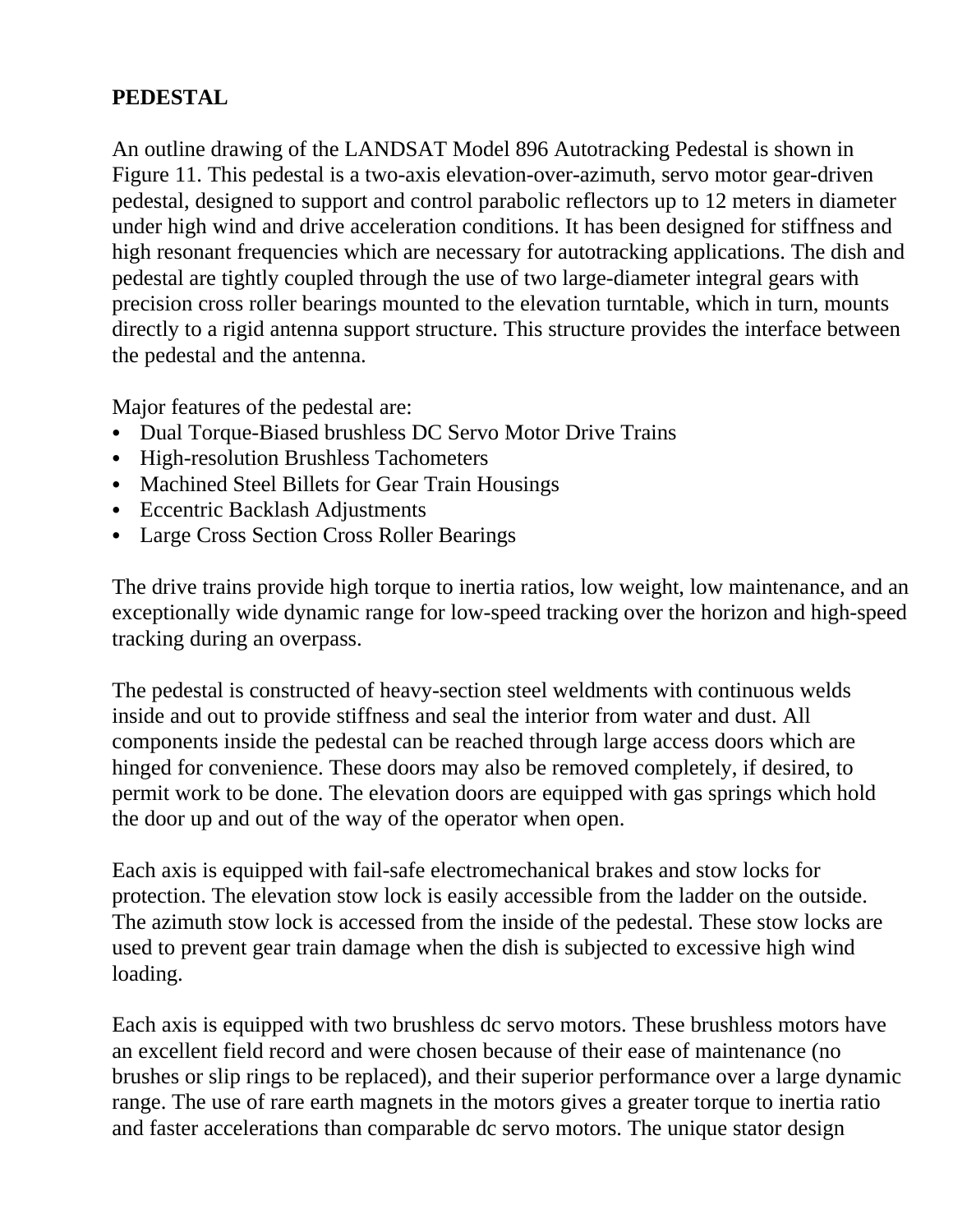virtually eliminates cogging or torque ripple thus allowing smooth tracking even at very low speeds. Due to the absence of brushes in these motors, the top speed is substantially higher than comparable dc servo motor top speeds; thus, allowing faster tracking speeds.

Each motor is equipped with electromechanical fail-safe brakes which have manual hand release levers, a tachometer for rate loop damping of the servo loop, and hand cranking provisions to allow movement of the dish during power failures.

A dual drive system is used in a torque bias configuration for each axis. The dual drive includes two separate motors and gear boxes for each axis. Using a torque bias configuration helps to eliminate backlash problems at low speeds. The gear boxes are planetary-reduction gear assemblies. By using planetary gears, a very stiff gear train can be packaged in a relatively small volume. Each planetary gear box drives directly on the main drive gear. Using this arrangement, it is possible to get twice the torque capacity from the same integral gear bearing as is possible with a single drive configuration. All four motors in the pedestal are completely interchangeable as are many of the planetary gear reducer parts between the azimuth and elevation axes, making them less expensive to produce and maintain. The azimuth gear reduction ratio is 978:1 and the elevation gear reduction ratio is 1676:1. Each motor is capable of providing 30 ft-lb of torque.

The pedestal velocity and acceleration rates are  $26^{\circ}/sec$  and  $10^{\circ}/sec^2$  for azimuth and  $5^{\circ}/sec$  and  $10^{\circ}/sec^2$  for elevation. These rates will be limited in manual operation modes for operator and equipment safety reasons.

The azimuth turntable is supported by a 48-inch precision cross roller integral gear bearing. The turntable has a 10-inch hole for cable runs or a rotary joint. The azimuth axis is equipped with primary and secondary limit switches to provide protection to the cable wrap along with software limits.

The elevation drive has two 36-inch precision cross roller integral gear bearings mounted in a vertical position. These bearings are spaced 56 inches apart to allow room for cable runs, electronics, motors, gear boxes, and encoders. A 10-inch hole is provided for cable runs or a rotary joint. The elevation axis is equipped with primary and secondary limit switches. The primary switches will provide a direction limit to the servo system, the secondary switch will remove power from the servo system. In the event that the limit switches would fail, the elevation axis is equipped with mechanical limits which will stop rotation and prevent damage to the dish.

The antenna support structure or load arms is a weldment made of heavy steel plate which closely couples the dish and counterweights to the pedestal providing an extremely stiff interface so that the drive system stiffness is transmitted to the antenna. By closely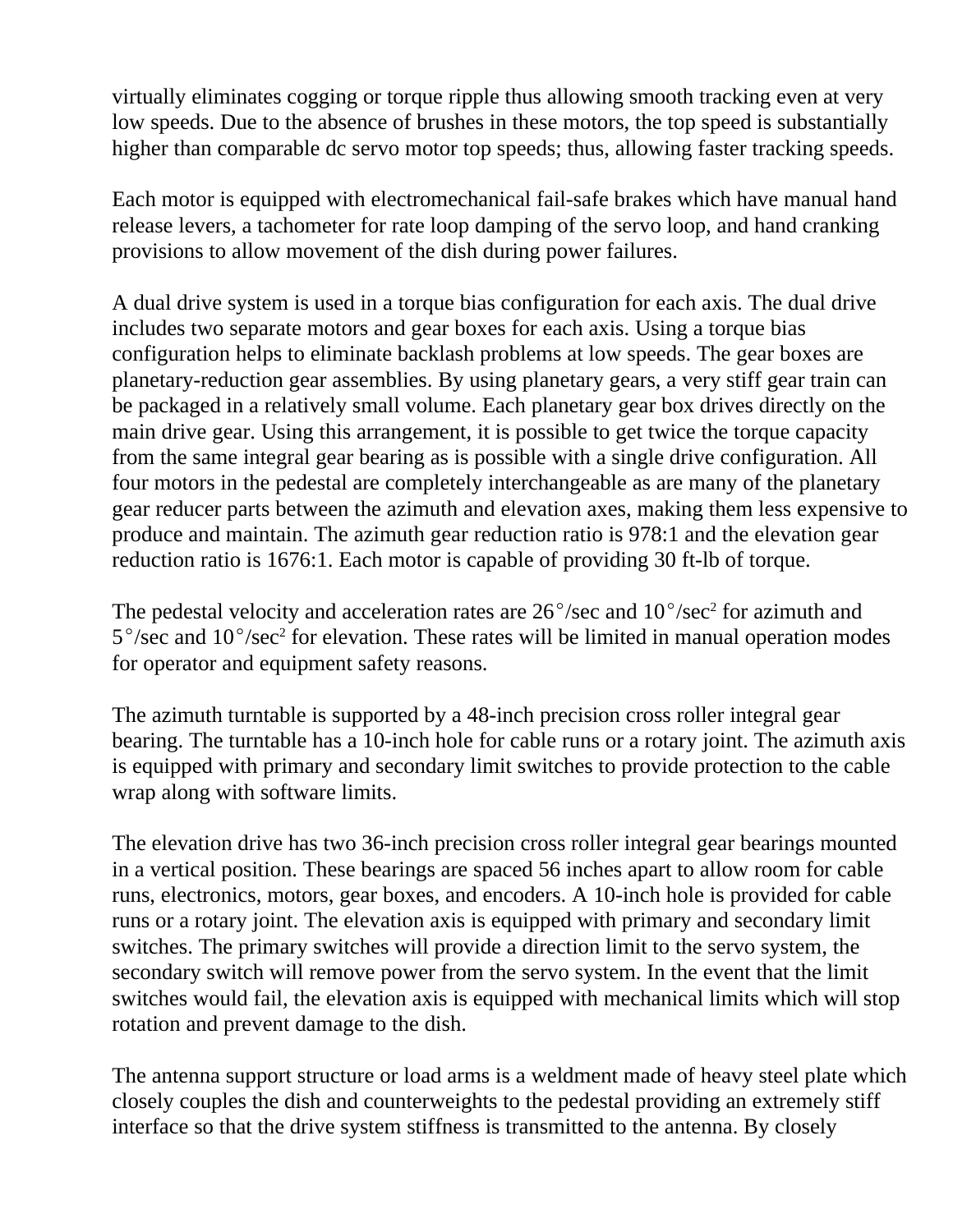coupling the dish and pedestal, lower inertias are realized and minimum loads are induced into the antenna support structure which degrades boresight accuracy under dynamic conditions.

Position feedback for the pedestal is provided by absolute optical encoders. The azimuth unit is a 16-turn 16-bit encoder which has an anti-backlash gear mounted to its shaft and is driven directly by the azimuth output axis bull gear. The elevation encoder is a single turn 15-bit encoder which is mounted directly to an elevation turntable. The encoders provide least significant bits of 0.0144 degree and 0.011 degree in the azimuth and elevation axes, respectively.

Care has been taken throughout the pedestal to protect it from corrosion. The integral gear bearings are plated with a thin dense chromium plating and are equipped with external seals. All hardware is zinc or cadmium plated, and all steel surfaces are painted with twopart epoxy paint that stands up to weather well and does not stain when it comes in contact with bearing grease.

An automatic pedestal tilt mechanism is provided for satellite tracks which come directly overhead. Coordinate transformations are automated in the microprocessor control units to correct the encoder angles for the off-vertical tilt angle.

The standard riser base is a 15-foot truncated cone with a 10-foot base diameter made of rolled steel sections welded together. This riser provides an excellent base to mount the pedestal on due to its stiffness and capability to house the electronics required for tracking. A full-size door is provided in the base to easily access the electronics and the azimuth pedestal housing. A swing-out ladder is provided inside the riser to allow access to the pedestal azimuth unit. There is also a work platform provided which allows work to be carried out comfortably on the azimuth drive system and electronics. A riser extension section can be provided in the length required if there is a need to elevate the dish to a height greater than the height given by the pedestal on the standard riser.

All servo power and electronics, along with power supplies for the feed, are housed in the riser in enclosures which provide protection from moisture and dust. The electronics are easily accessible for troubleshooting and repair. The feed pressurization bottle and regulator are also housed in the riser for convenience and protection.

The pedestal and riser base are provided with environmental control. They can be provided with heating and/or air conditioning which are automatically controlled. The interior of the riser base is coated with a hard surface foam insulation to reduce heating or cooling loads. The heating and cooling systems are closed systems. Each consists of two separate units which act as backup for the other unit. An electromechanical timer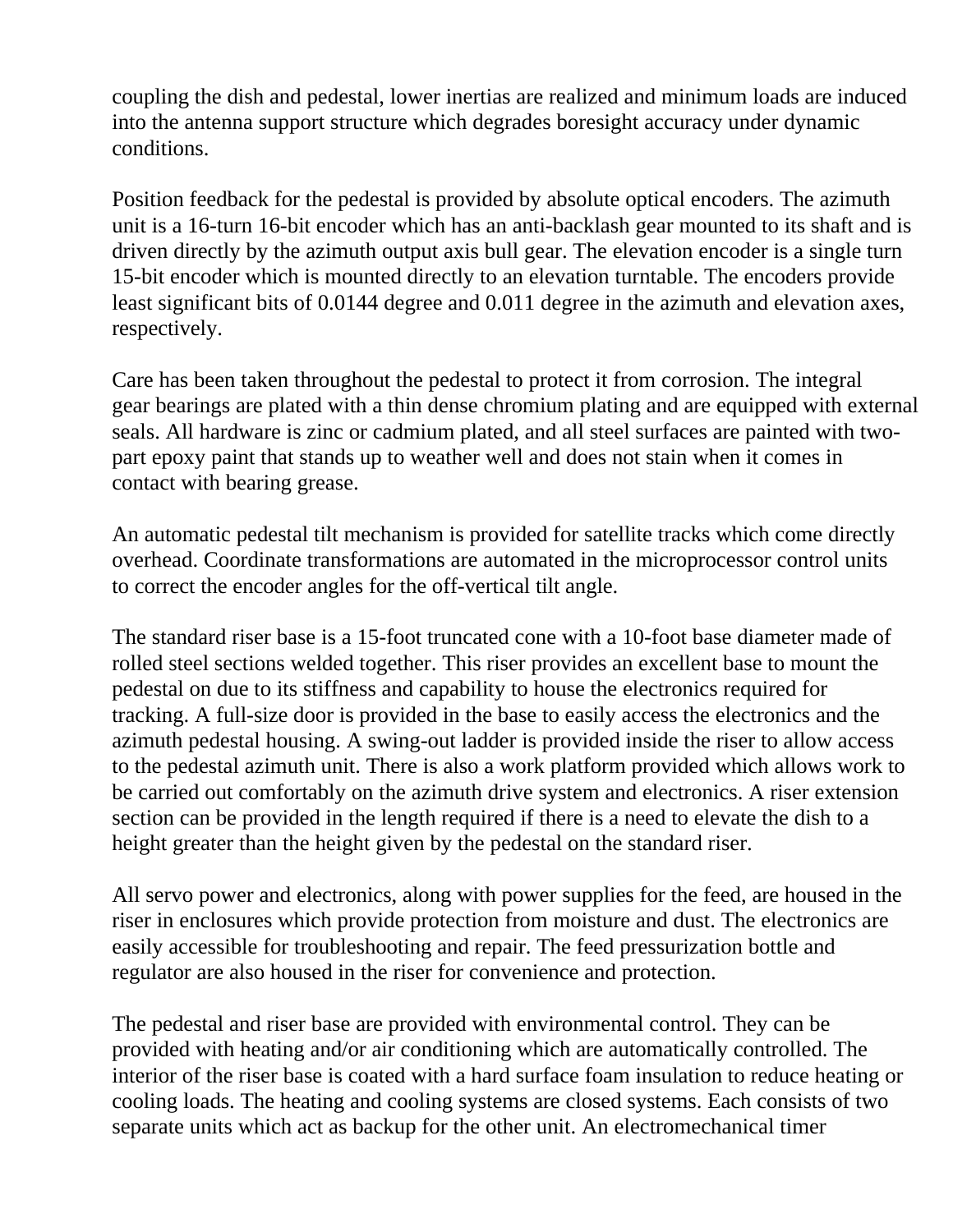automatically switches power from one system to the other every 12 hours to wear the units evenly. The switching also ensures that heating or cooling will occur every 12 hours if one system becomes inoperative. The air conditioning system is controlled by temperature and humidity. The humidity control ensures there will not be moisture buildup on the electronics inside the riser base.

# **CONTROL SYSTEM**

The LANDSAT tracking and pedestal control system provides various antenna positioning control modes through microprocessor software programming selections. Provisions are made for manual rate command, manual position command, automatic acquisition scan modes, and various autotracking modes which include both Type 1 and 2 servo systems with various gains and servo bandwidths.

The autotrack servo control systems consists of a microprocessor servo control unit, servo power amplifiers, dc servo motors, gear trains, a tachometer for each tracking axis, and a single-channel-monopulse tracking feed and associated electronics used to generate the tracking error signals.

The position command servo system utilizes the same servo system hardware components as for the autotrack system with the replacement of the antenna pattern and rf electronics error signals by the pedestal angle encoder feedback signals. The input command angles can be selected by the operator at the console or can be a preprogrammed set of acquisition scan angles generated by the microprocessor system control unit.

The rate command system consists of the same basic servo component hardware with the feedback signal generated by the the pedestal velocity measuring tachometers rather than the encoders. In general, the rate command inputs will be generated by the operator at the console by means of a joystick. Computer-generated rate commands will also be used as required.

The Pedestal Control Unit, located in the control center, has a plasma display and detached keyboard and is used to provide communications with the microprocessor controller in the pedestal.

The major functions of the Pedestal Control Unit are:

- Provide pedestal status information to operator.
- Entry of orbital parameters.
- Calculate satellite position versus time.
- Send position information to Tracker Control Unit for satellite acquisition.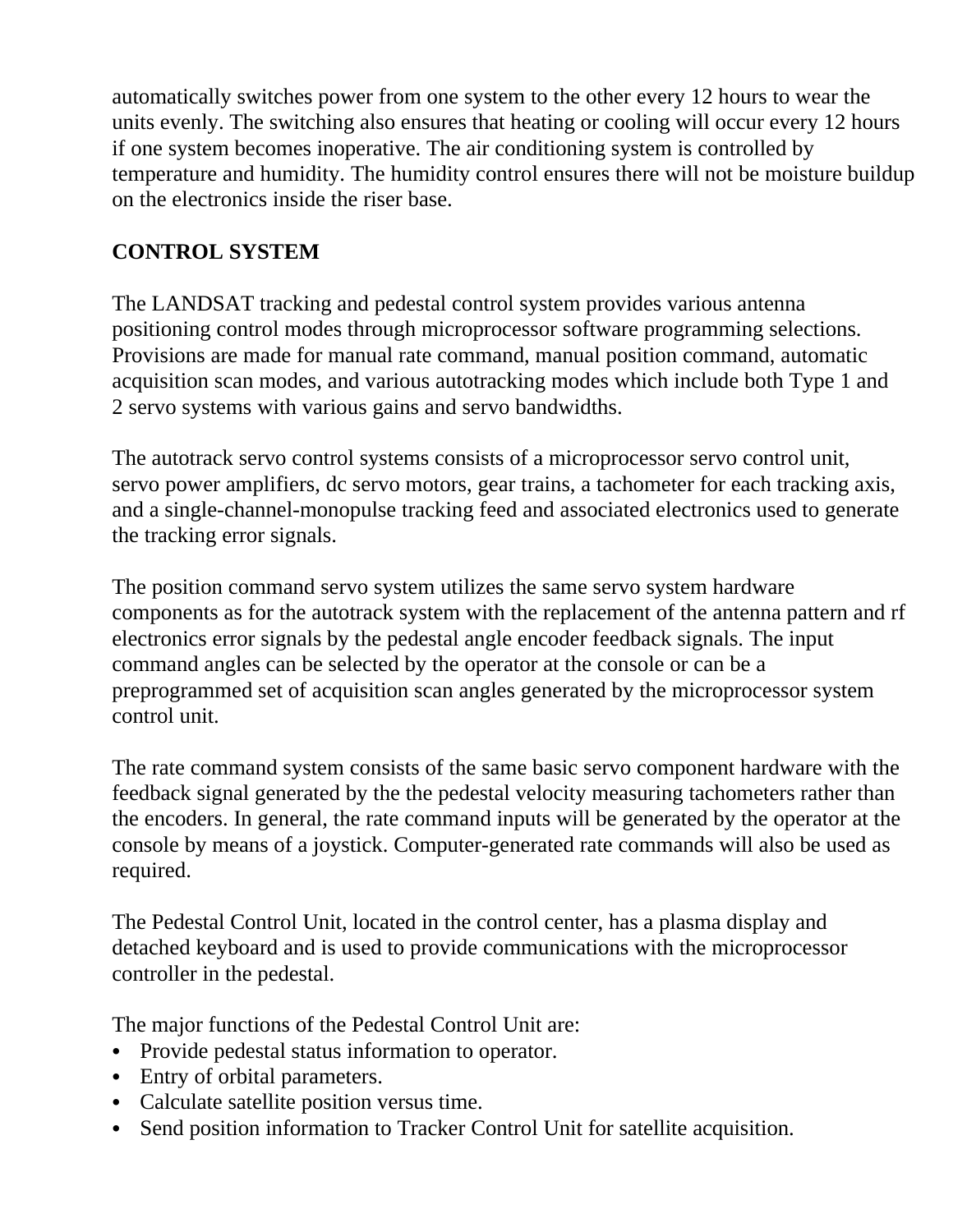- Display system diagnostics information.
- Operator inputs for pedestal set-up.

A simplified block diagram of the autotracking control system is shown in Figure 12. The performance of this system is far more critical than the other servo systems since the offboresight pointing error of the antenna must be maintained within 0.1 degree during all periods of the autotrack; otherwise, a break in track will occur. The system is designed to maintain autotrack for satellite passes as close as 15 km from directly overhead. The timewise profiles of azimuth angle tracking for this 15 km overpass are shown in Figures 13 through 15. These profiles indicate that the antenna must be rapidly slewed in azimuth angle by essentially  $180^{\circ}$  over the short time period of about 8 seconds. The maximum velocity exceedes 25 deg/sec during the overpass and acceleration reaches about  $8 \text{ deg/sec}^2$  on both sides. To maintain autotrack during this period the acceleration error coefficient must be greater than  $90 \text{ sec}^2$ .

# **CONTROL SYSTEM ANALYSIS**

A mathematical model accounting for the compliance in the drive train connecting the motors to the antenna load is derived from the resulting transfer functions and are presented in the mathematical block diagram in Figure 16. The transfer function relating the motor speed  $W_m$  to the motor torque  $T_m$  exhibits a pair of complex zeros, a pair of complex poles and one real pole. The complex poles and zeros are a consequence of the compliance in the drive shaft. The next two blocks represent the dynamic relationship between the motor speed  $\text{W}_{\text{m}}$  and the antenna angular motion  $\theta_{\text{o}}$ .

The motor rate is sensed by a tachometer and feedback to form the rate loop stabilizing the system. The position loop is completed by the rf sensing of the off-boresight angle representing the position error signal e.

The controller consists of a proportional plus integral controller. The integral action is added to provide a good tracking performance in the presence of fast changing tracking command  $\theta_i$ . The controller is implemented in the microprocessor using a backward difference approximation of the state-variable model of the controller. The rate feedback is also implemented digitally through the microprocessor control unit. The resulting actuating signal is finally converted to an analog form and represents the input to the power amplifier.

The control system is required to achieve the basic performance requirements of a good transient response and the ability to track the most severe tracking command with a log error of less than about  $0.1^{\circ}$ . This must be achieved through a judicious selection of the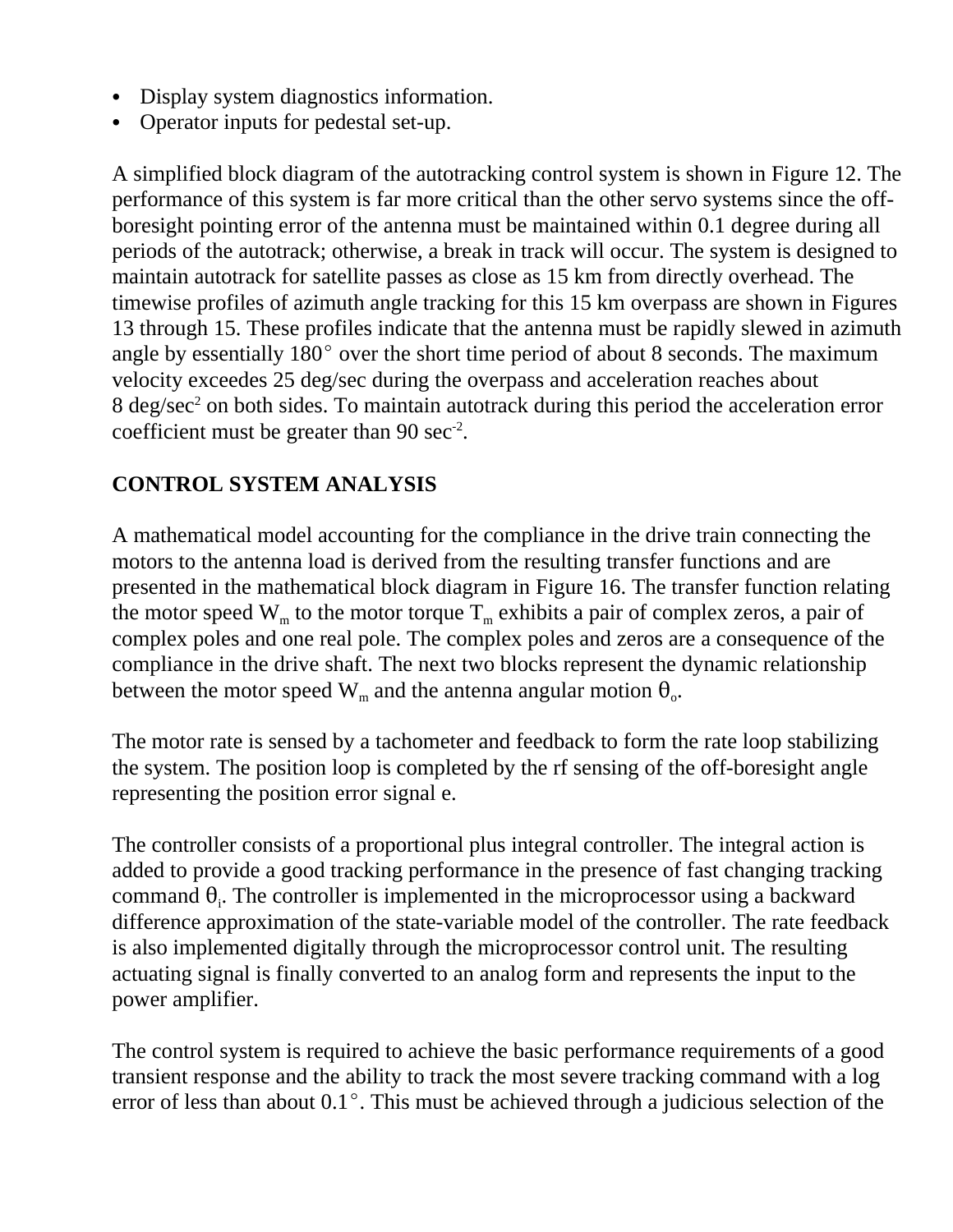rate feedback gain  $K_{D}$  (or  $K_{R} = K_{AD} K_{TG} K_{D}$ ), the system forward gain, K, and the zero location A. Presently, the classical root locus method is used to arrive at a suitable design.

Figure 17 shows the root locus plot for the rate feedback loop where  $K_R$  represents the variable gain. The choice of  $K_R$  determines the closed-loop poles for the rate loop which eventually appear as the open-loop poles for the position loop. A large value of  $K_R$  would result in close-loop poles for the rate loop well to the left of the imaginary axis, a desirable feature in itself. However, the acceleration error constant for the overall system is given by:

$$
K_{a} = \frac{KK_{m}C_{2}A}{n (J_{m}d_{o} + K_{m}K_{R}C_{2})} \qquad \frac{KA}{nK_{R}} \qquad (1)
$$

A large  $K_R$  would thus reduce  $K_a$ , and hence, the ability to track a fast changing tracking command. Its effect may be offset to some extent by increasing the gain, K, but this may create problems in selecting suitable closed-loop poles for the overall system. Consequently, a compromise value of  $K_R = 20$  was chosen which gave sufficiently damped closed-loop poles for the rate loop as indicated in the figure.

The position loop exhibits different root locus patterns depending on the choice of the controller zero location A. As seen from Eqn.( l ), smaller values of A would require higher K values to obtain the same acceleration error constant.

Alternatively, a smaller value of A may be selected to permit the choice of K so as to yield well damped ( $\zeta \approx 0.7$ ) closed loop poles for the system. Simultaneously, the error constant may be restored to the desired value through the use of a log compensator in cascade. This approach was tried but failed to provide the required tracking for a 15 km pass. Apparently, this is because the tracking command consists of a fast varying acceleration and is thus much more severe than the classical constant acceleration input on which the error constant  $K_a$  is based. However, a consideration of  $K_a$  would still provide some guidance during the analytical design.

A higher value of  $A = 4$  was then selected and the resulting root locus plot for the position loop is shown in Figure 18. An error constant value of approximately  $K_a = 100$  is achieved with a gain  $K = 5 \times 10^5$  and results in the closed-loop poles indicated in the figure. The dominant closed-loop poles exhibit a damping ratio  $\zeta \approx 0.23$  and some response from the real pole near the open-loop zero may be expected. This design was found capable of tracking the 15 km miss distance quite well. It appears that a system with a relatively lighter closed-loop damping ratio would track fast changing inputs with a smaller log error.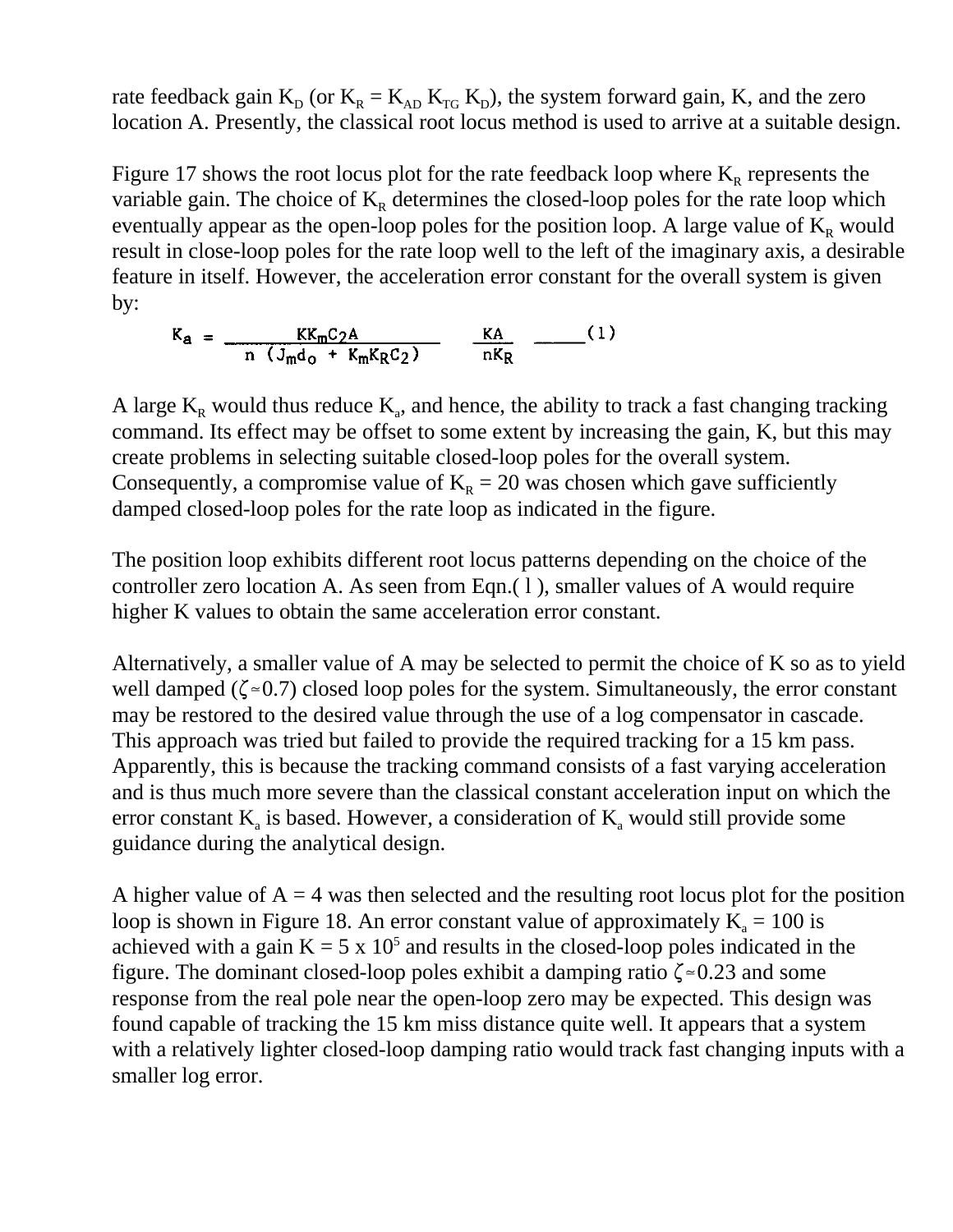# **SYSTEM SIMULATION AND RESPONSE**

A computer program has been developed to simulate the performance of the autotrack control system. The program utilizes a sixth order state variable model for the rate and position loop dynamics, and integrates these numerically using a fourth order Runge-Kutta algorithm. The controller is modeled by a difference equation representing the microprocessor function and sampling effects. In addition to the linear model discussed earlier, the simulation accounts for nonlinear effects such as amplifier saturation and coulomb friction.

A typical response to a step input command of  $0.1^{\circ}$ , representing acquisition of the satellite by the tracker, is shown in Figure 4. The response indicates a settling time of approximately 1.5 sec. which appears adequate.

The tracking performance of the system was evaluated by providing the command input shown in Figure 19 to the simulation program. The control system performance was found quite satisfactory and resulted in the log error profile presented in Figure 20. As anticipated, the azimuth angle logs the A accelerating input until the time of closest pass and then leads it as the tracking input decelerates. The maximum tracking log error may be further reduced by increasing the system gain, K. The simulation experience indicates that a sampling rate of about 100 Hz is adequate for stable system behavior.

Present efforts are directed to a state variables design which includes current feedback and optimizing algorithms to improve upon the performance reported herein.

The angular noise error or jitter in a single channel pseudo-monopulse system is primarily a function of the carrier signal-to-noise ratio and the servo bandwidth. As the signal-tonoise ratio becomes poorer, or the servo bandwidth is widened, the tracking angle noise errors increase. Fortunately, distant tracking produces low acceleration requirements for which narrow servo bandwidths can be used. We are therefore considering a form of adaptive control in which the system gain constants are changed with the rf carrier signalto-noise ratio to reduce the angular noise error (jitter) for distant tracking.

### **ACKNOWLEDGMENT**

SDC has delivered the first LANDSAT Receiving Station to the Government of Indonesia, National Institute of Aeronautics and Space at the LAPAN Facility.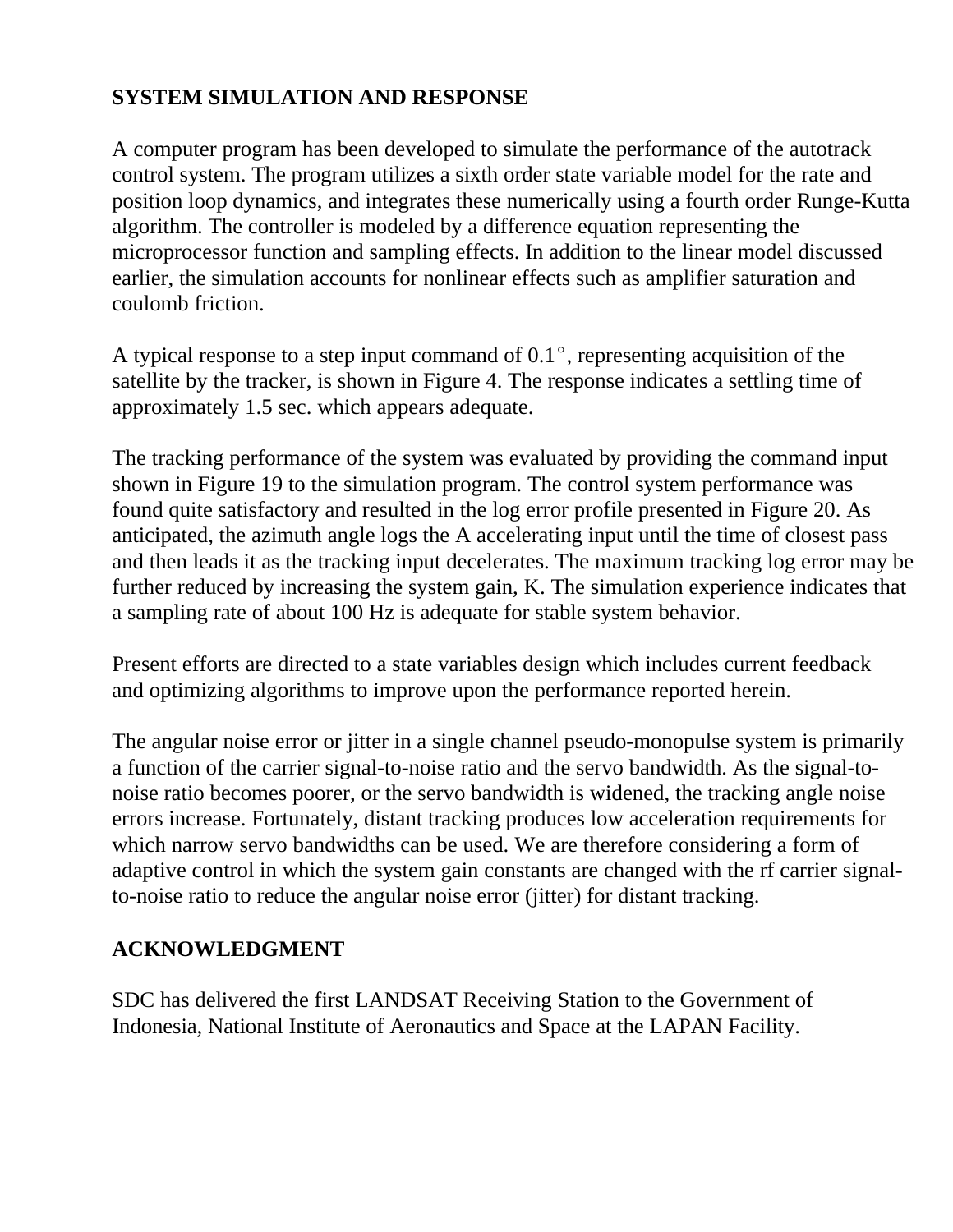

Figure 1. LANDSAT Receiving Station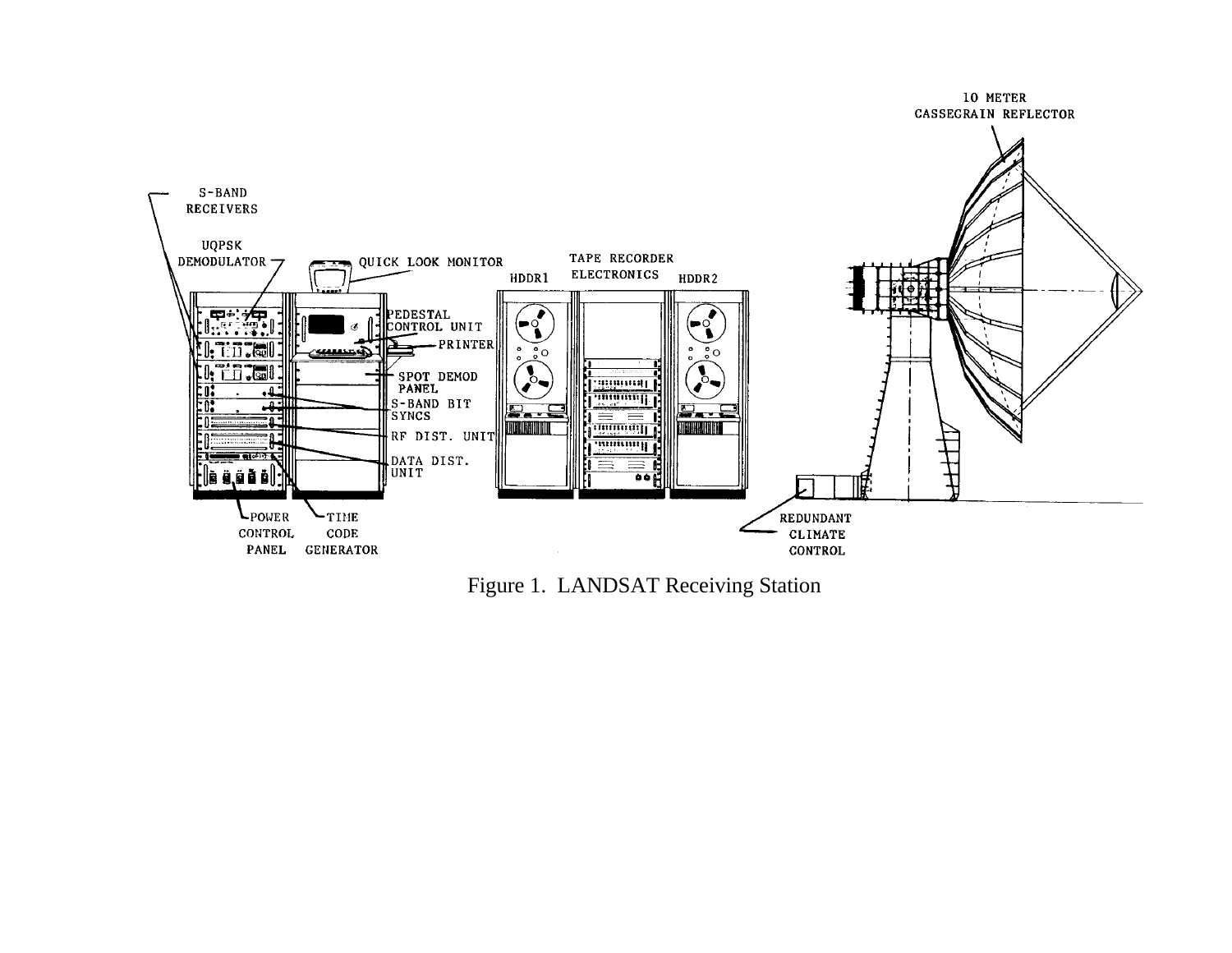

**Figure 2. System Block Diagram**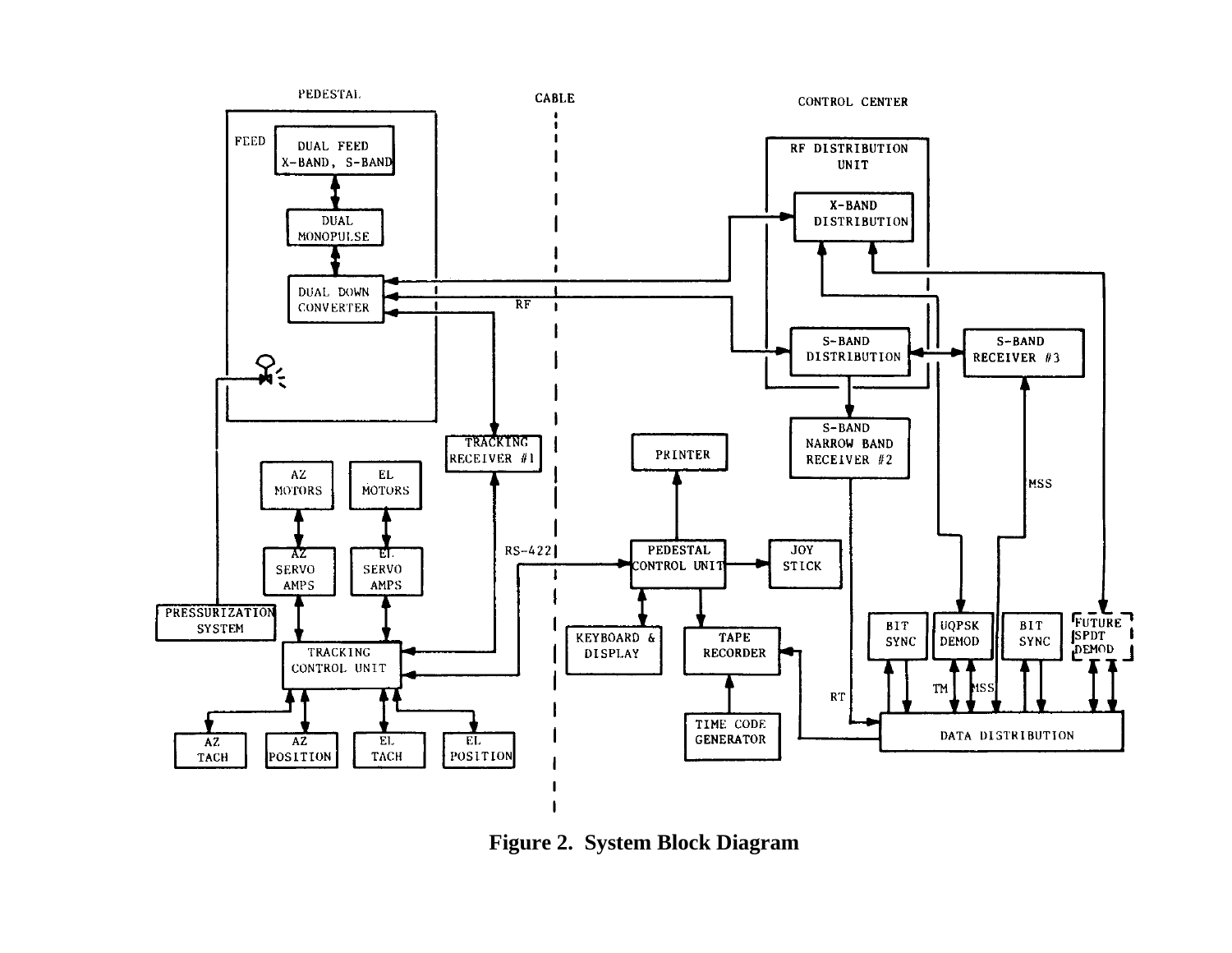

**Figure 3. Landsat Tracking and Receiving Antenna and Pedestal.**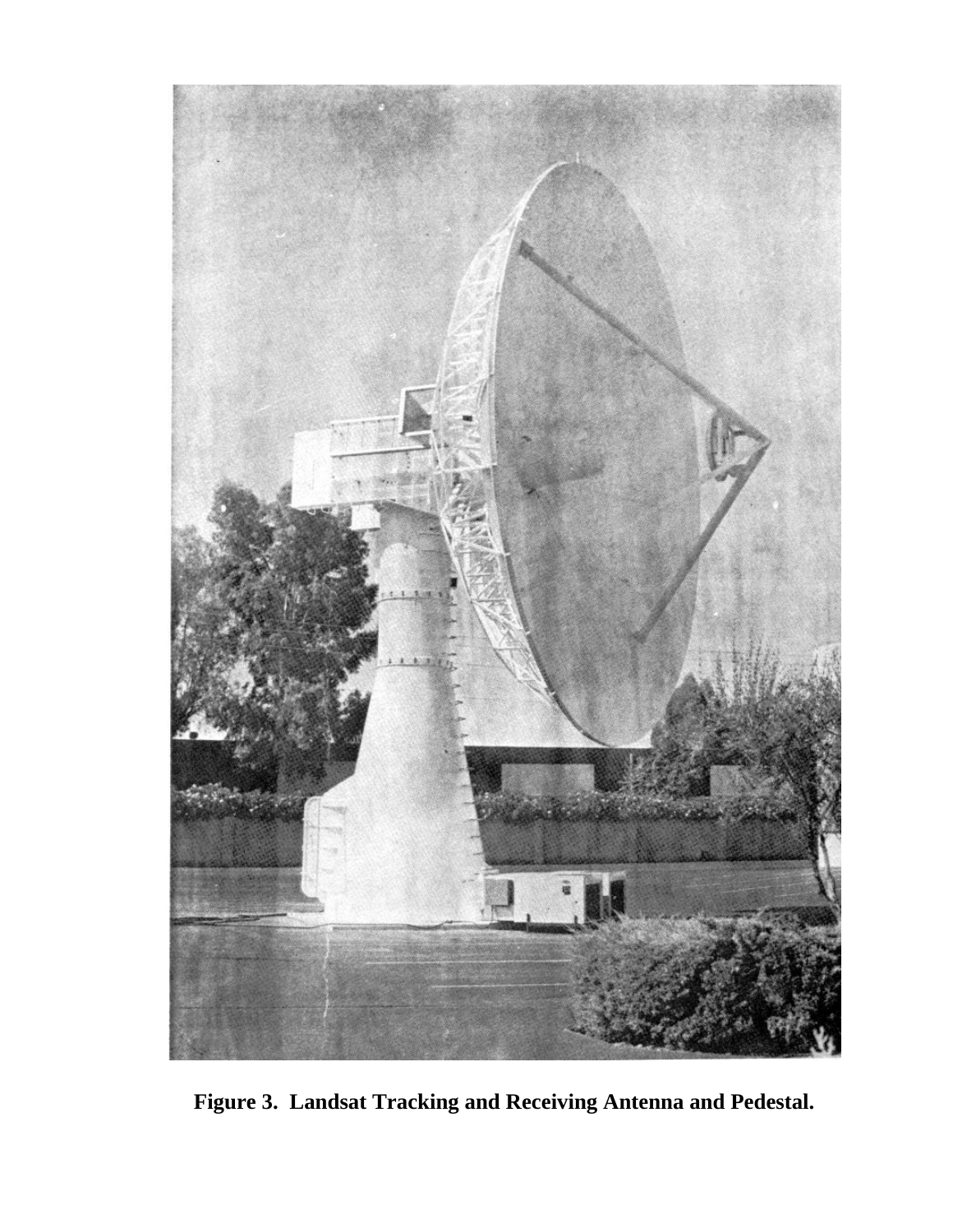

**Figure 4. S-Band & X-Band Telemetry & Tracking Feed Block Diagram**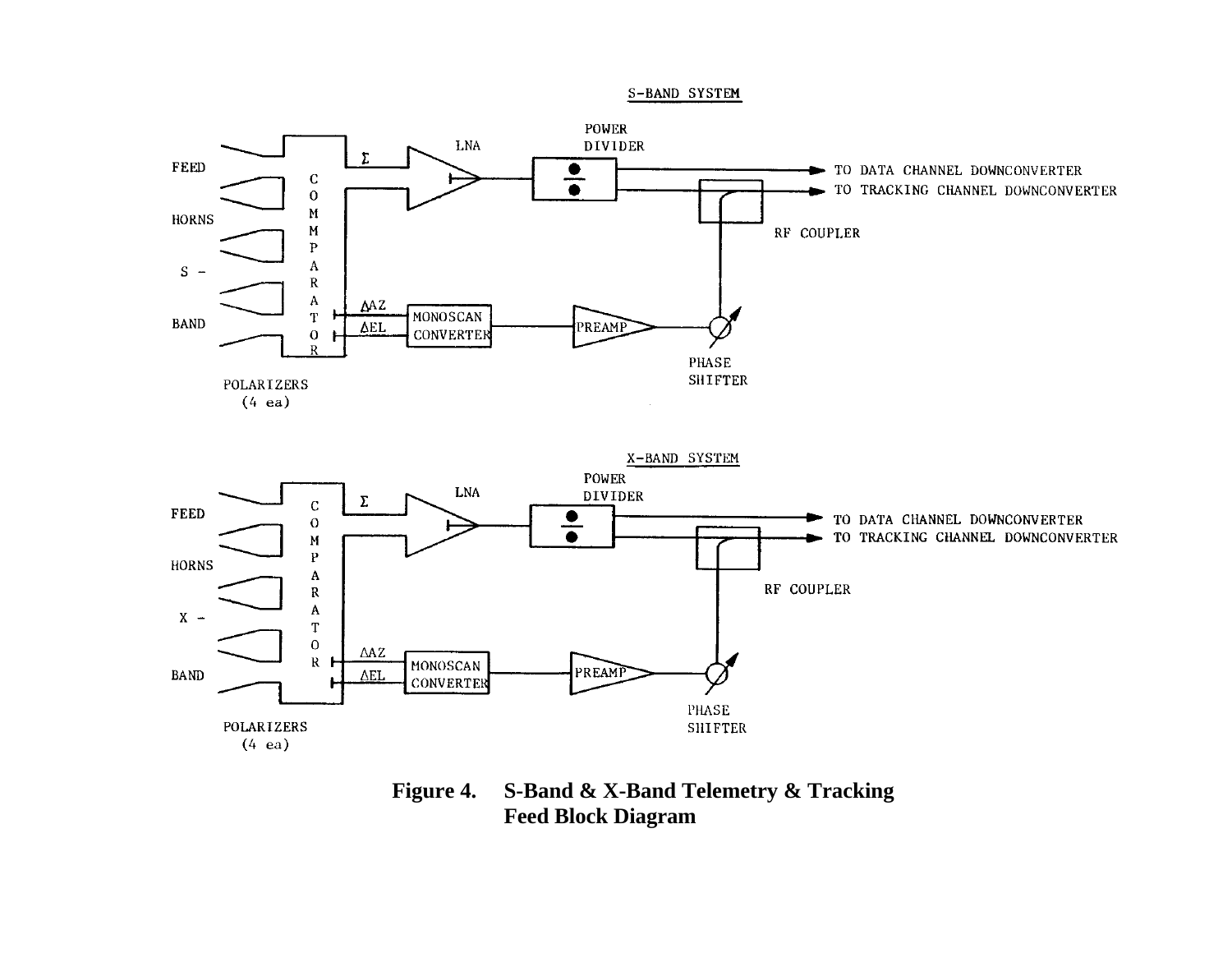#### **SUM CHANNEL**



**Figure 5. X-Band Receiving Systems Noise Temperatures (8.21 GHZ, 5° Elevation, 290°K Ambient Temperature)** 

 $G/T$ 

32.0dB/°K

26.5dB/°K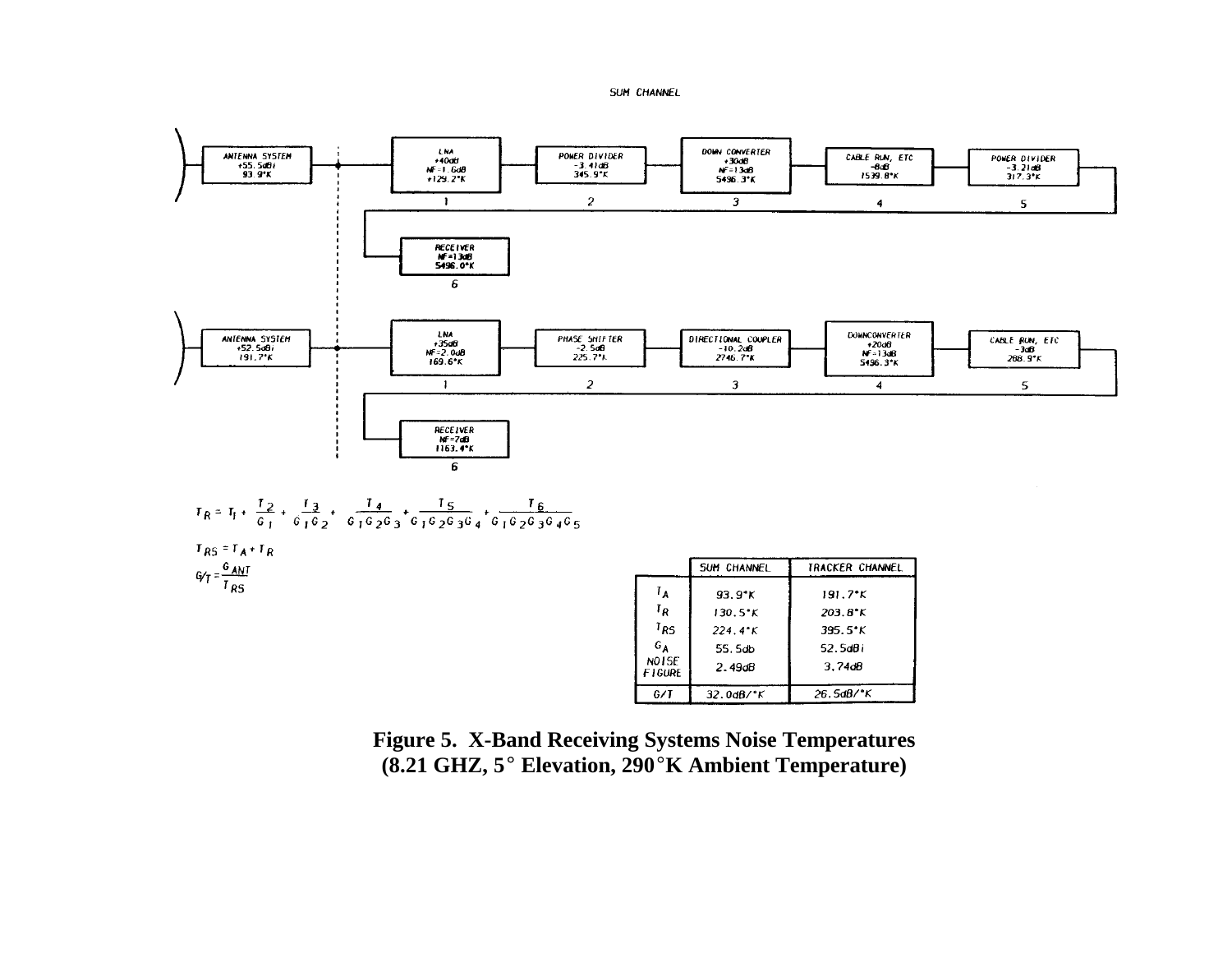



**Figure 6. Dual Band Feed Horns and Waveguide Comparators for Sum ( )** and Difference  $(\Delta)$  Channels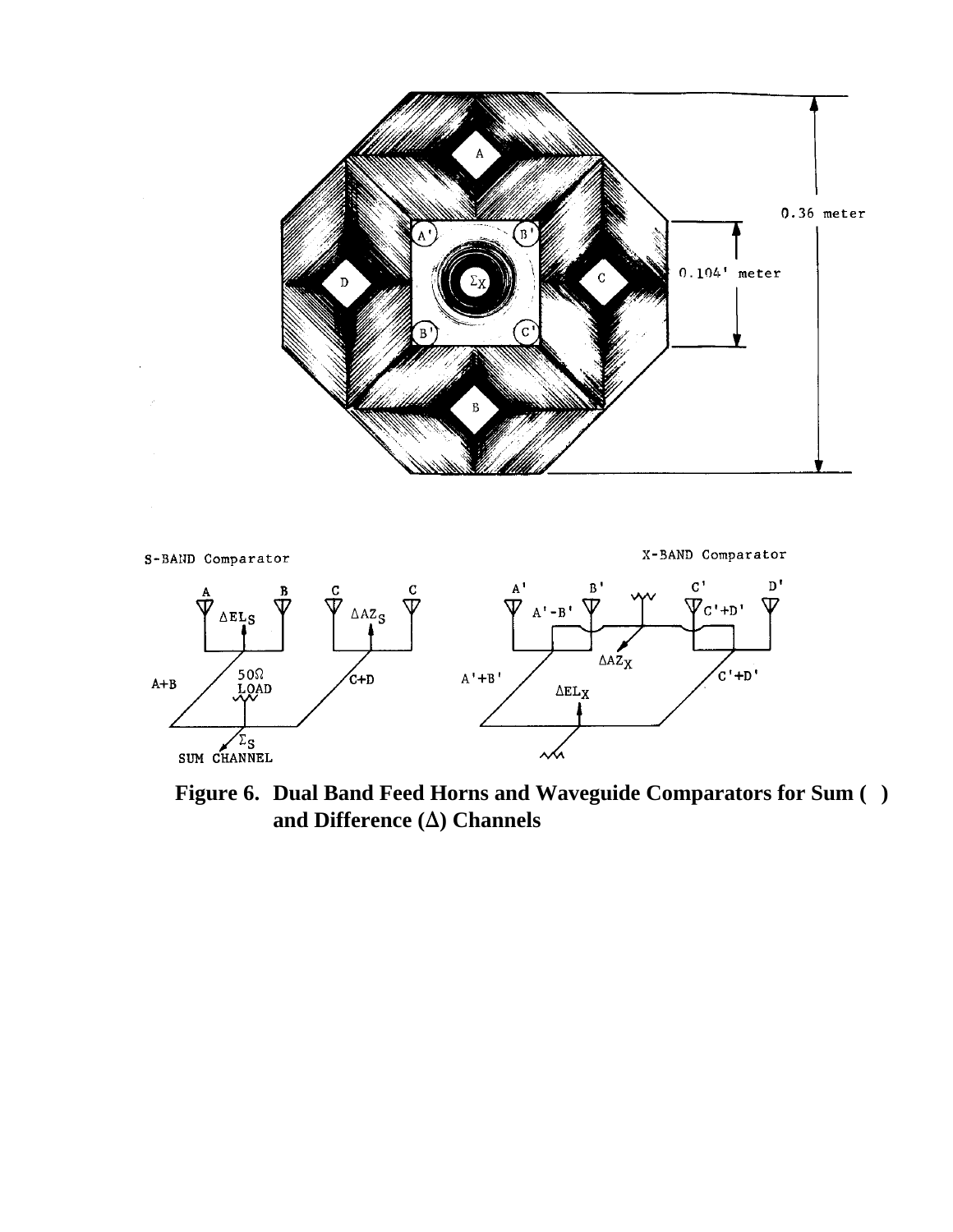

 **Figure 7. X-Band Feed Block Diagram**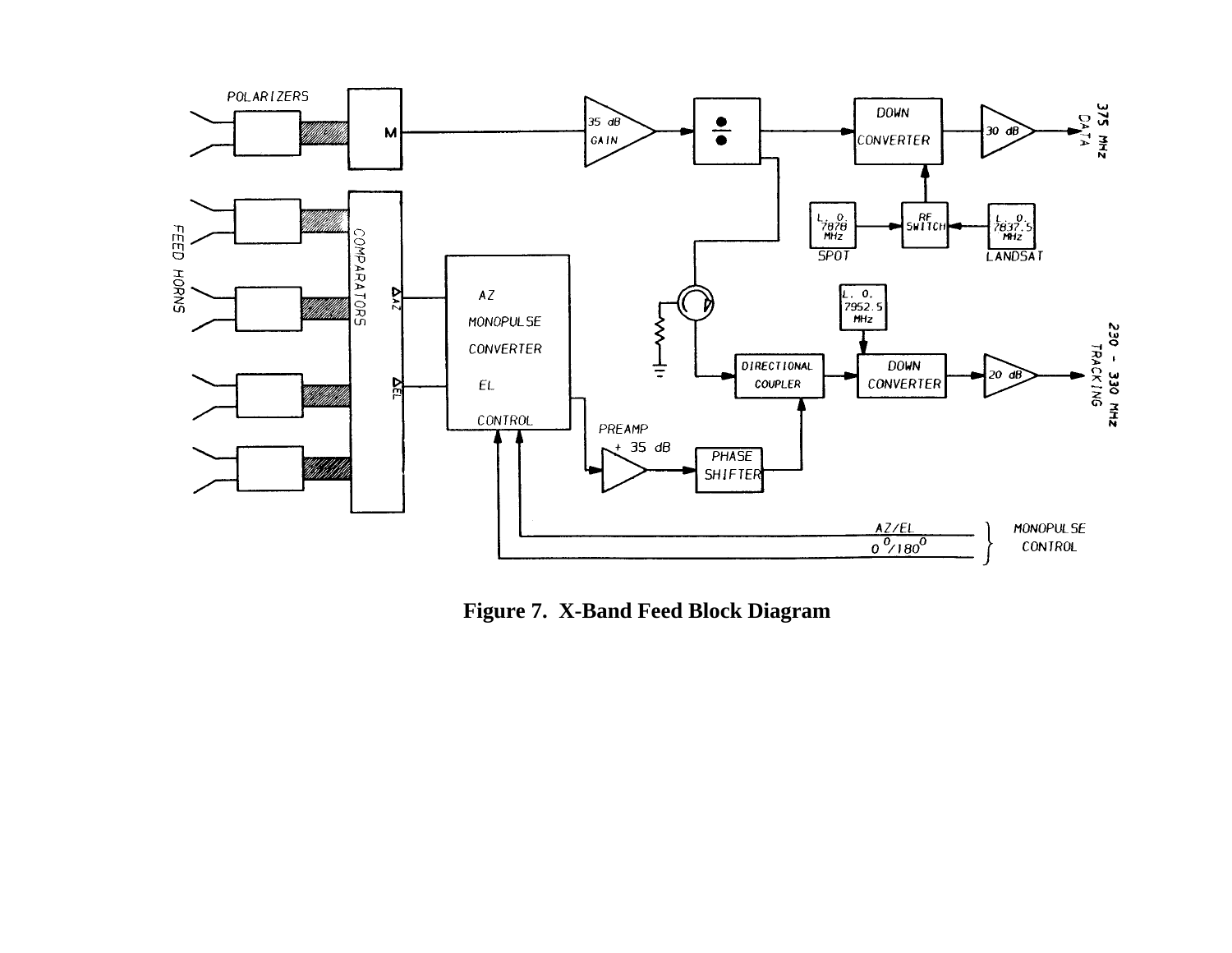

**Figure 8. Receiver System Block Diagram**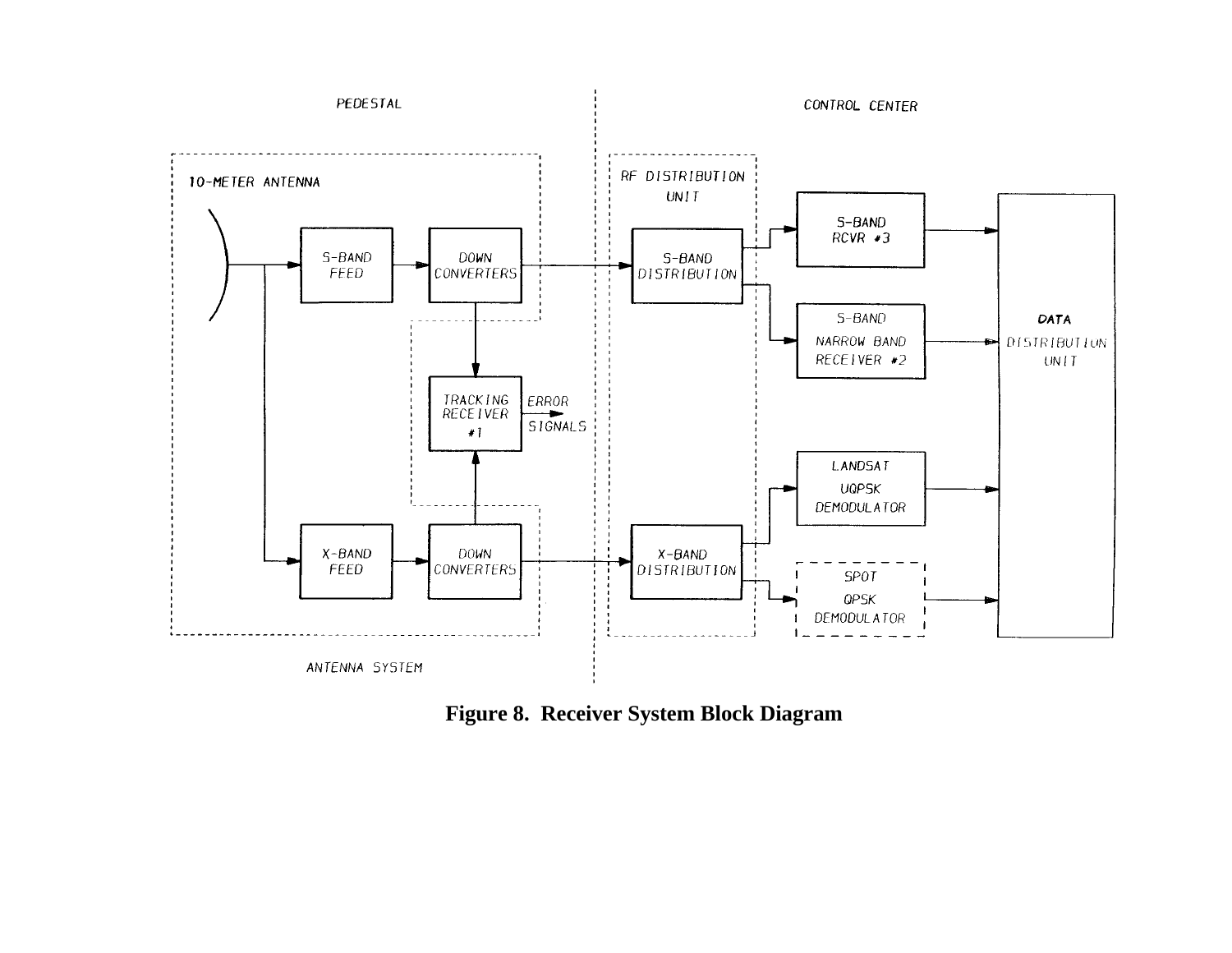

**Figure 9. Tracking Receiver Block Diagram**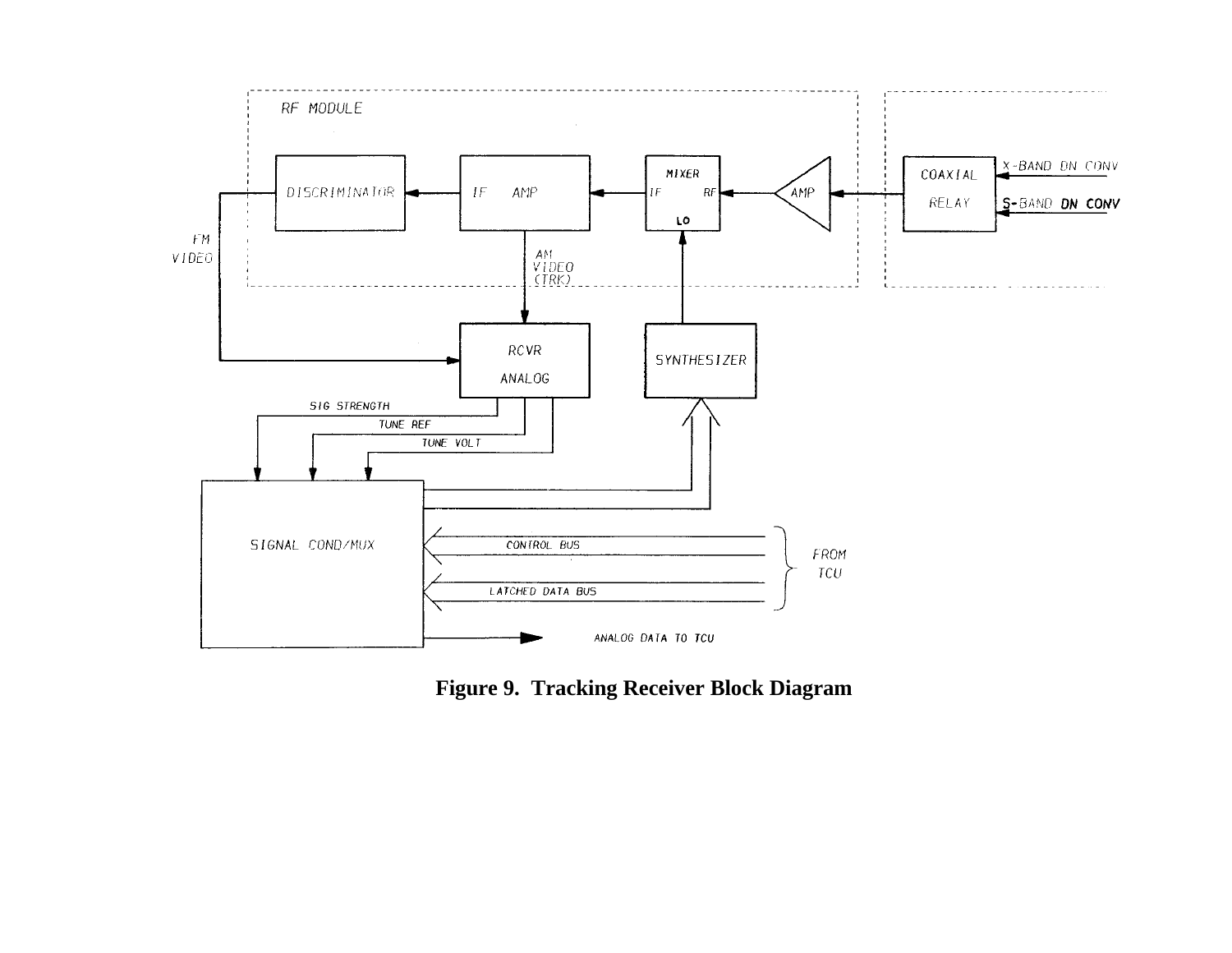

**Figure 10. LANDSAT X-Band Data Receiver/Demodulator**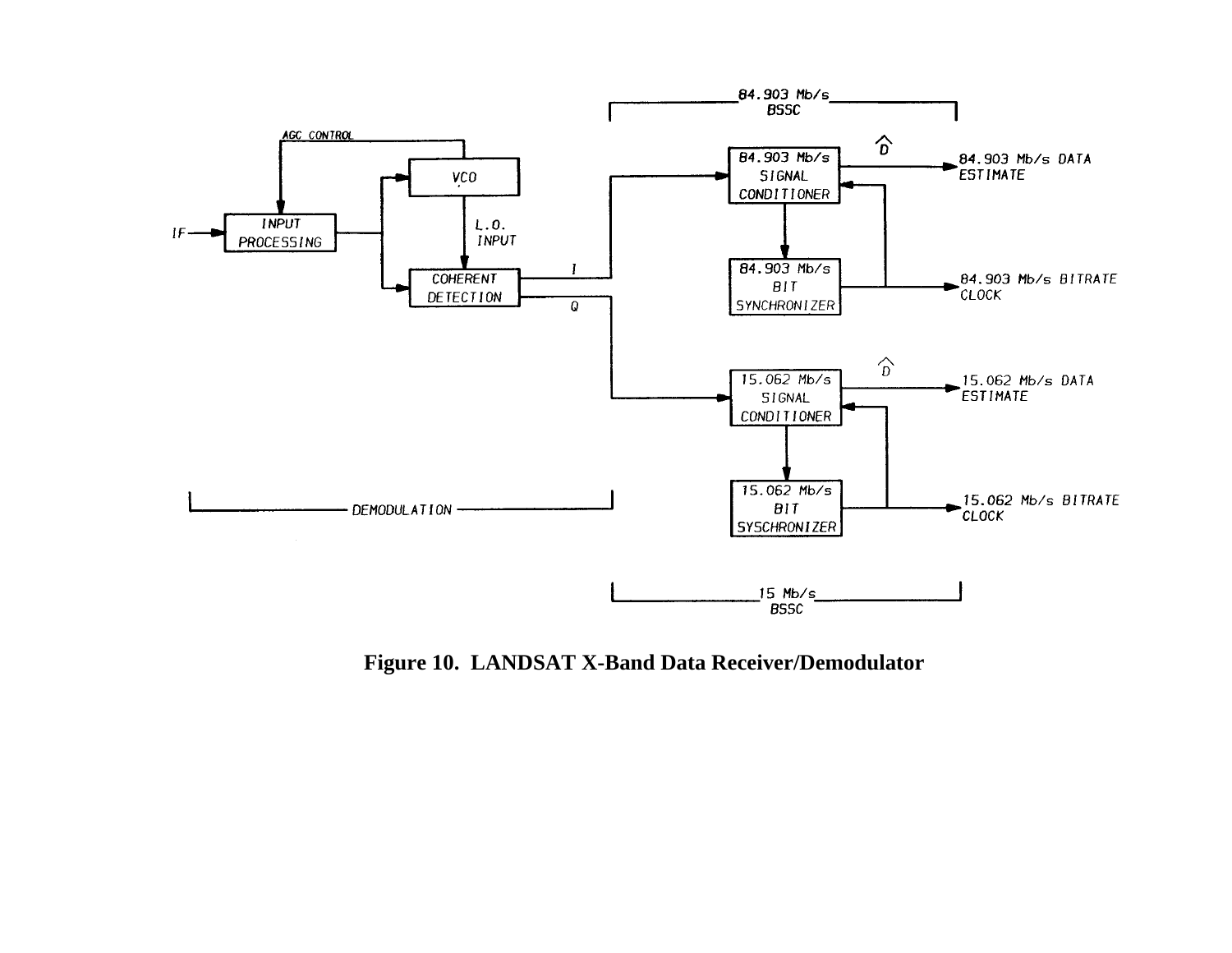

**Figure 11. Autotracking Control System-Simplified Block Diagram for One Axis**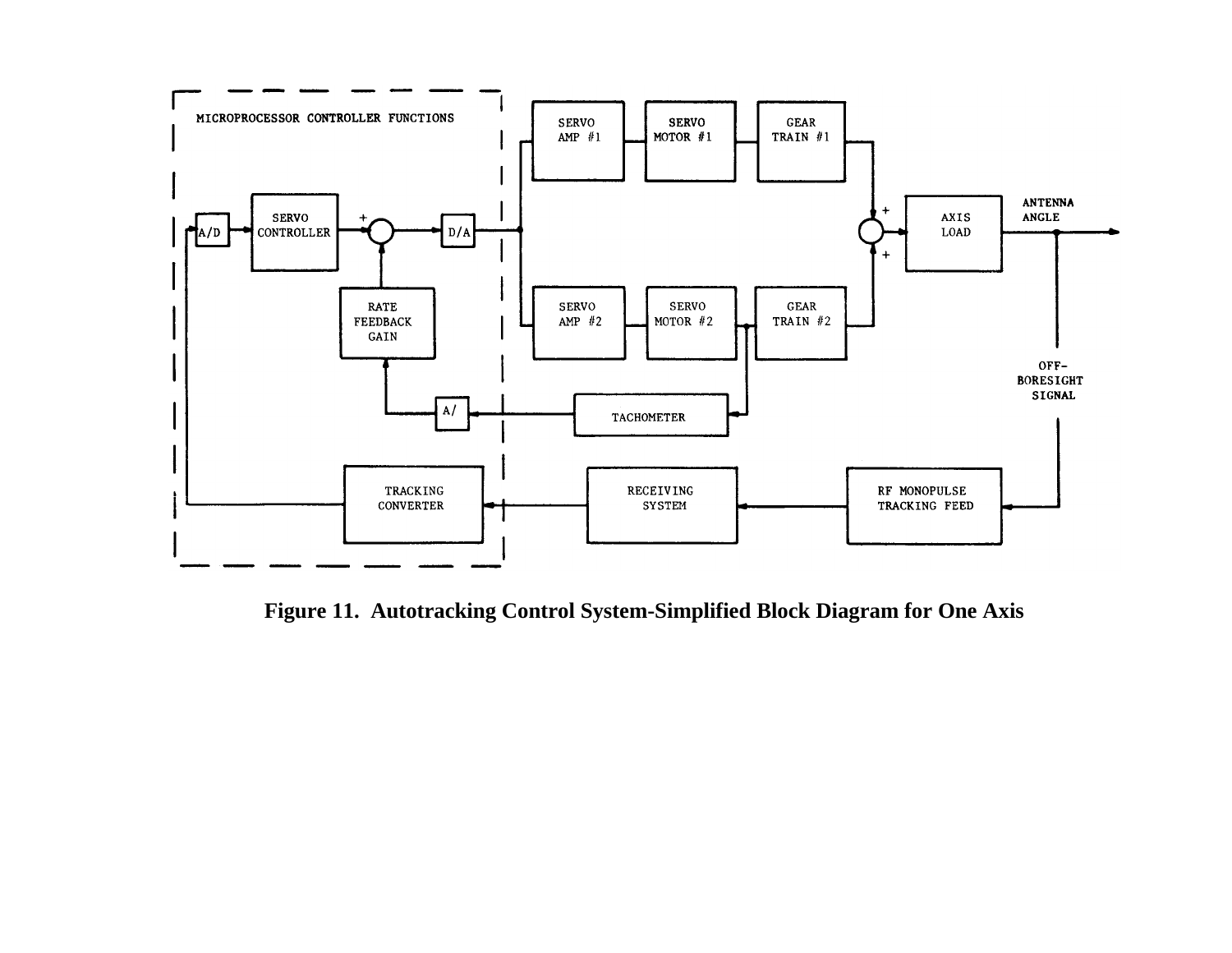

**Figure 12. Model 896 Pedestal**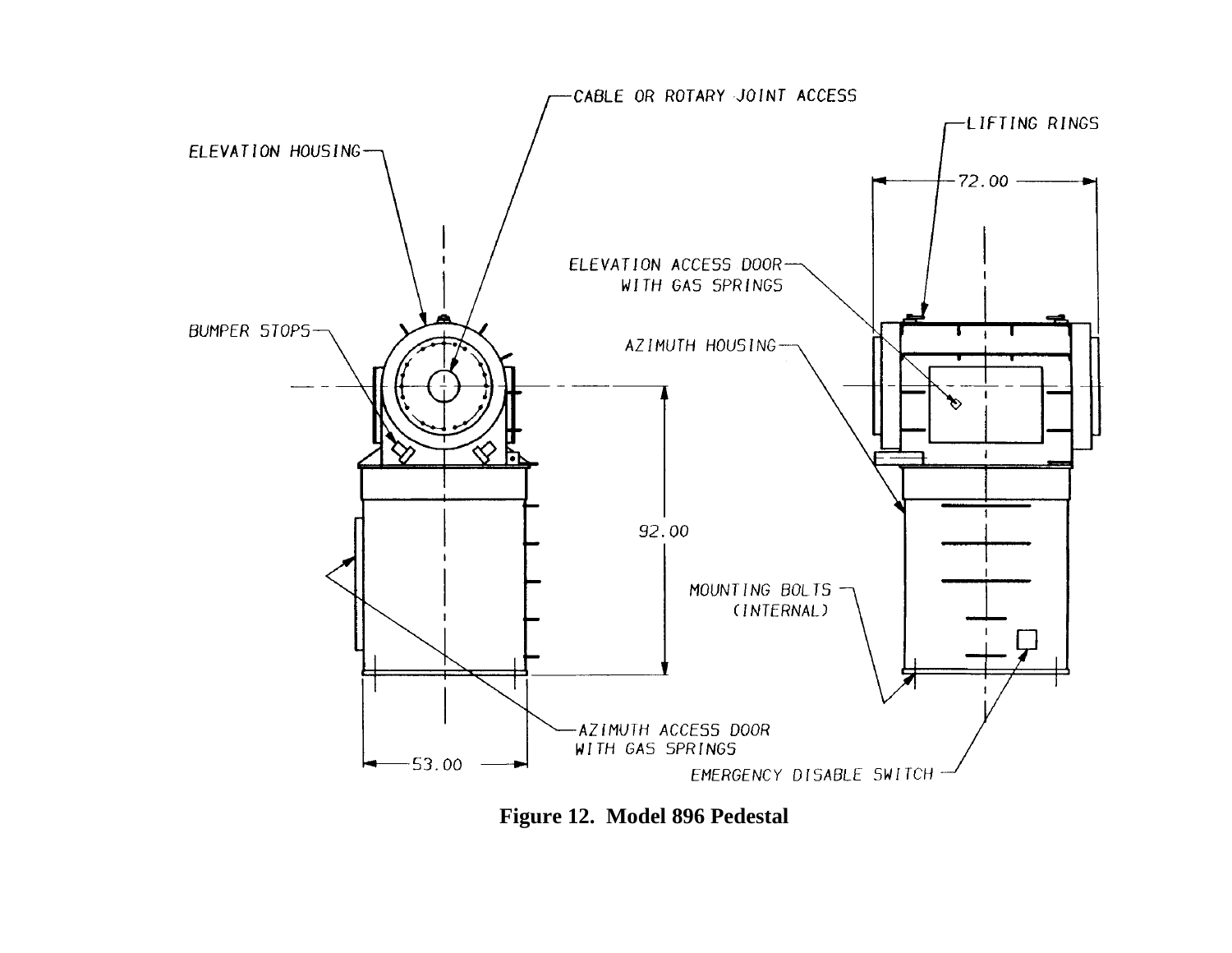

**Figure 13. 15 Km Overpass**



**Figure 14. 15 Km Overpass**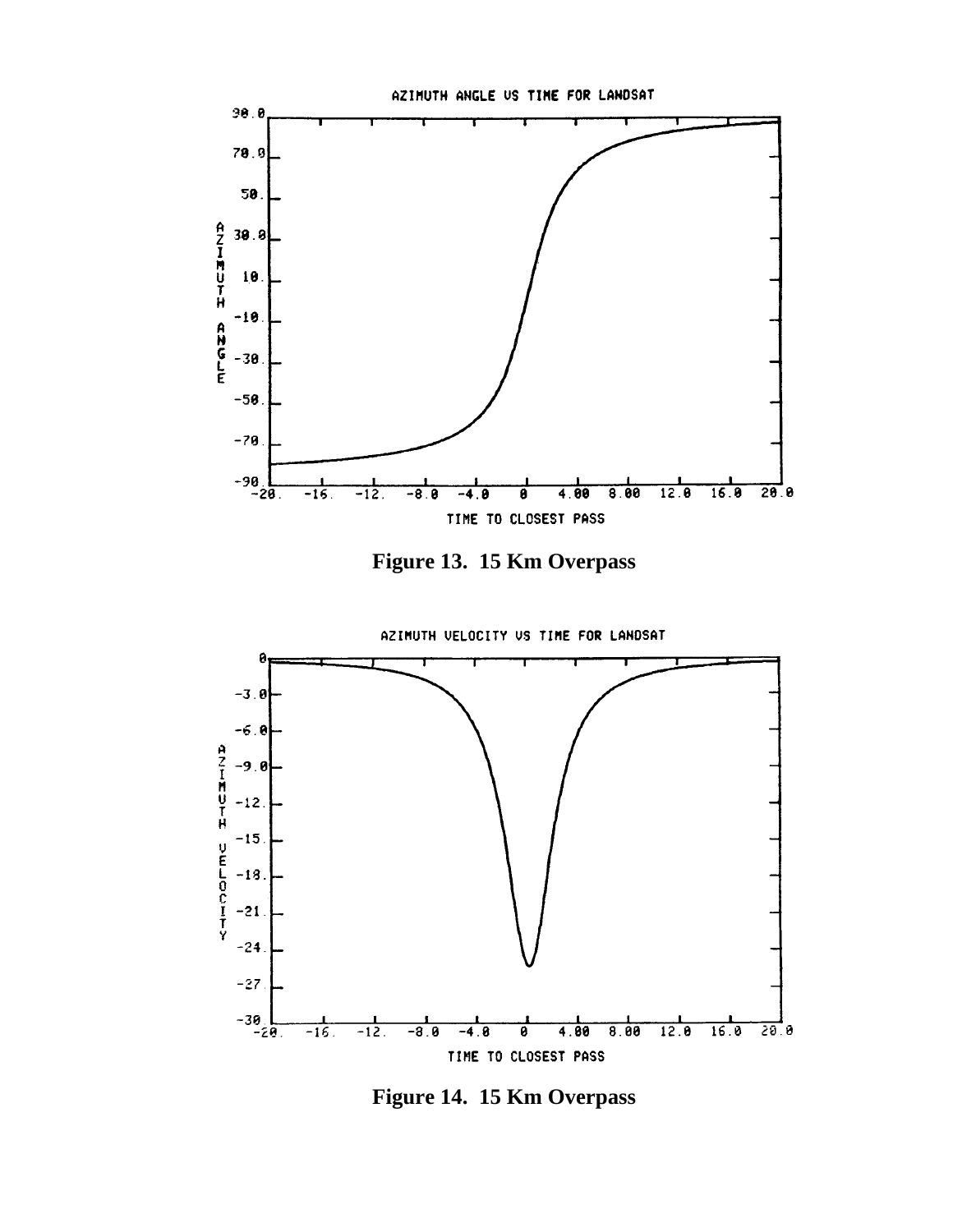

**Figure 15. 15 Km Overpass**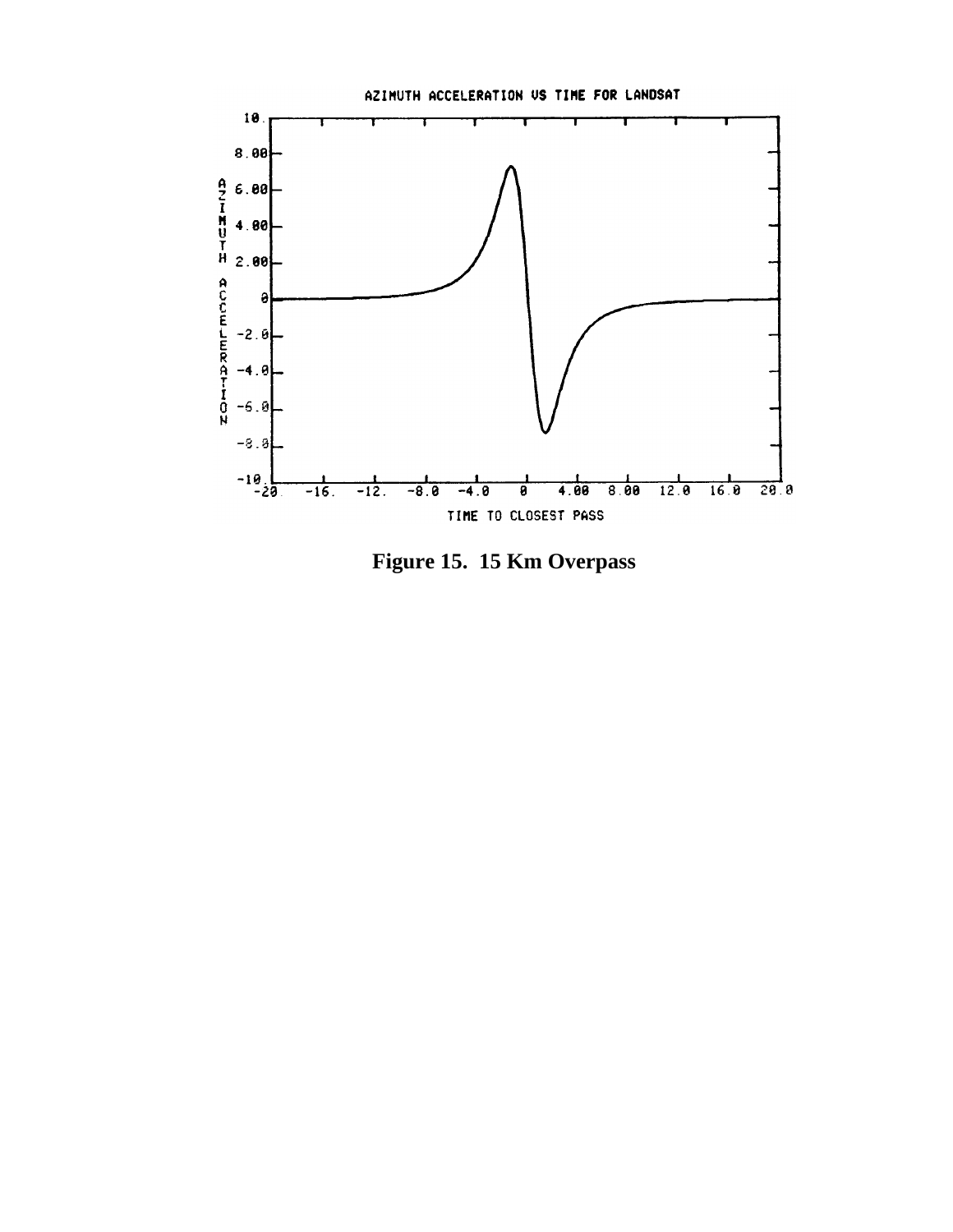

**Figure 16. Mathematical Block Diagram of Landsat Control System**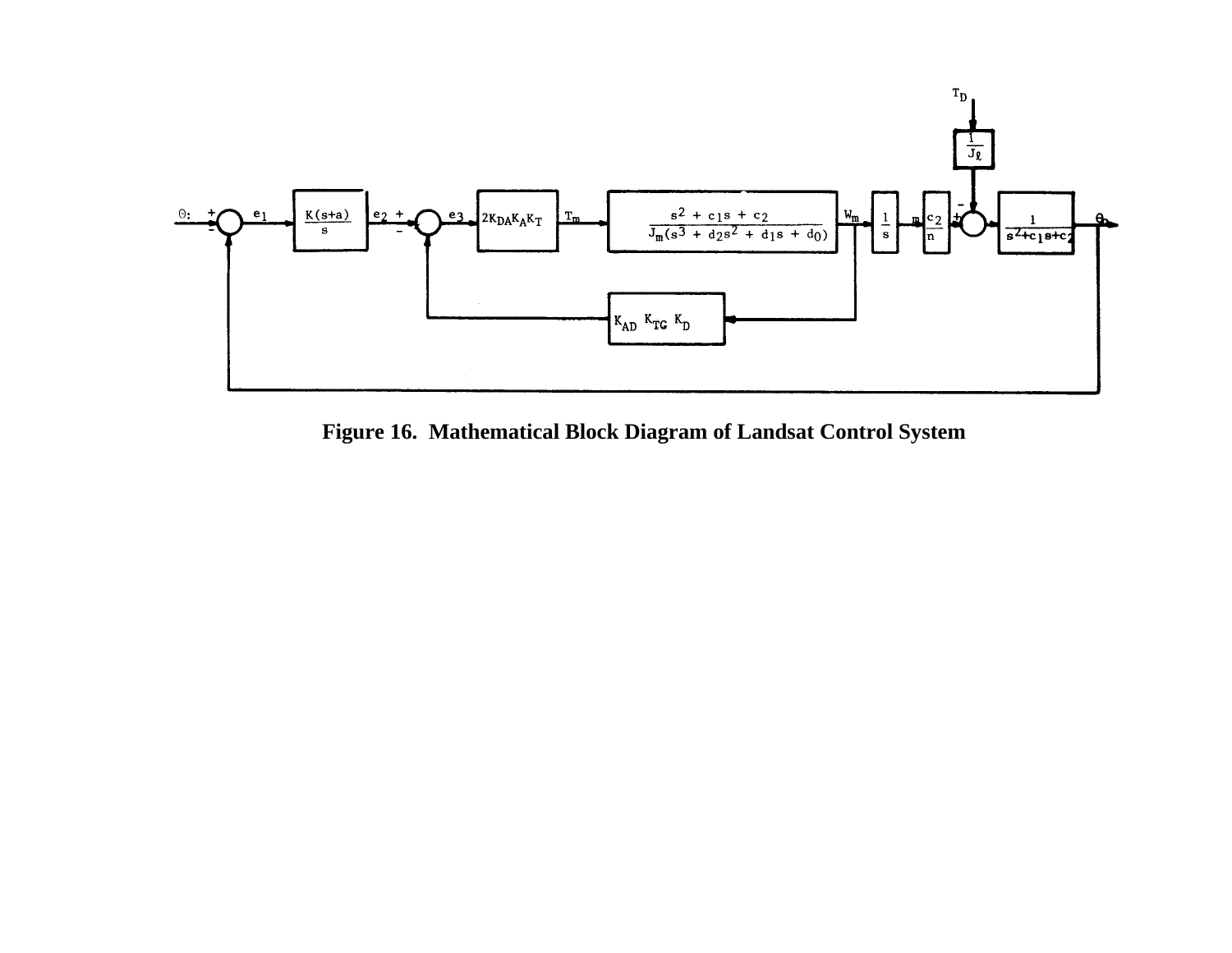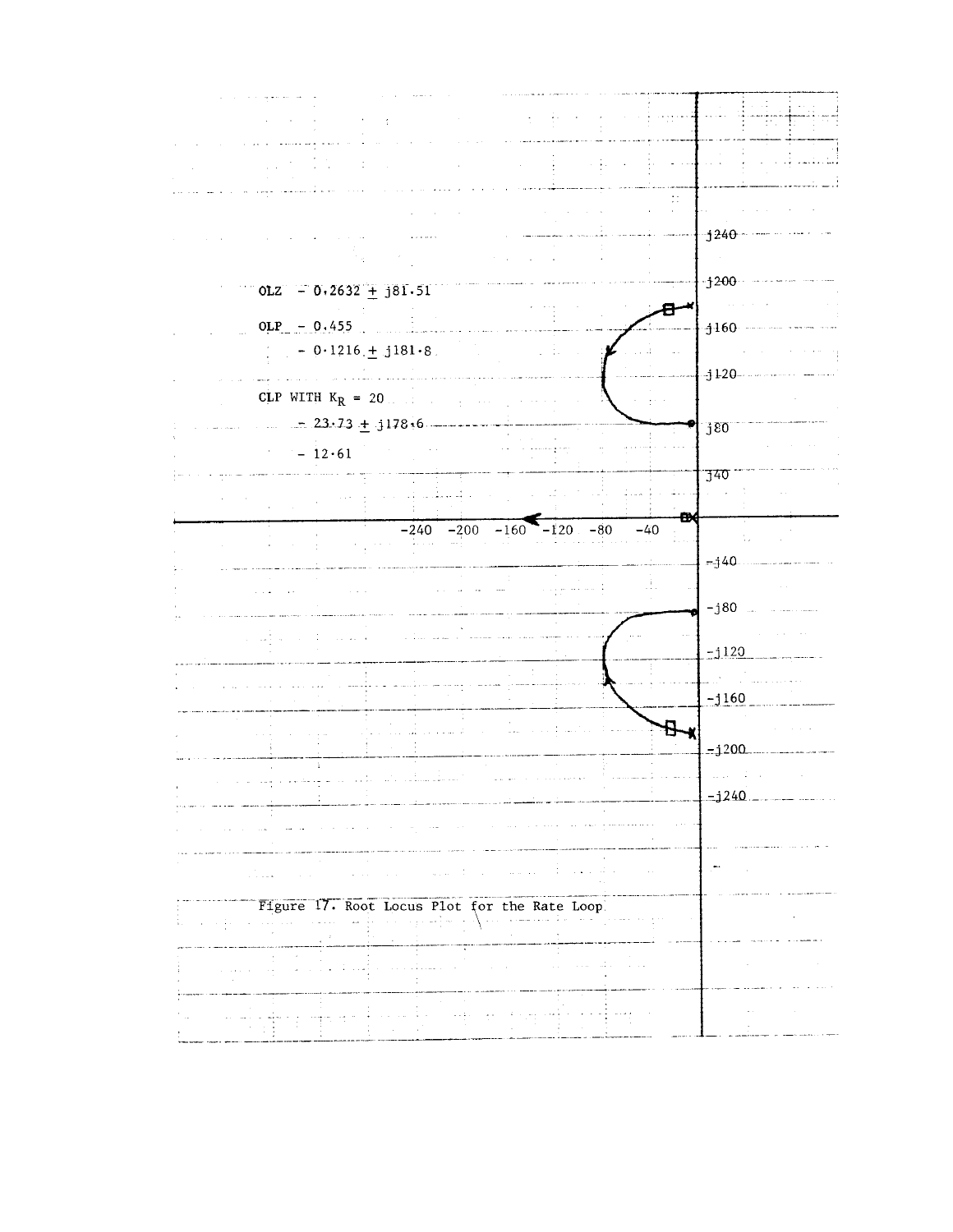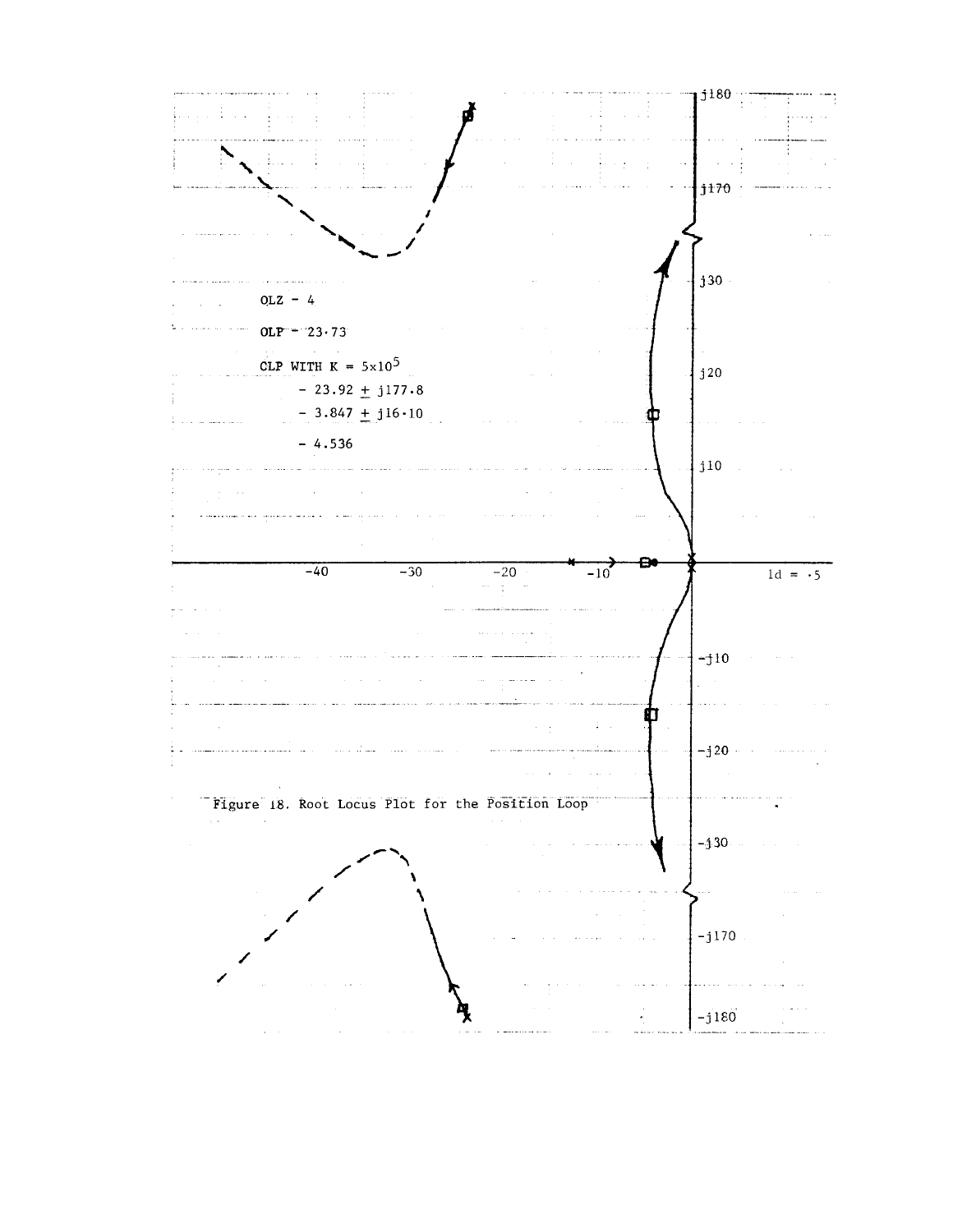

**Figure 19. Azimuth Response to Step Input**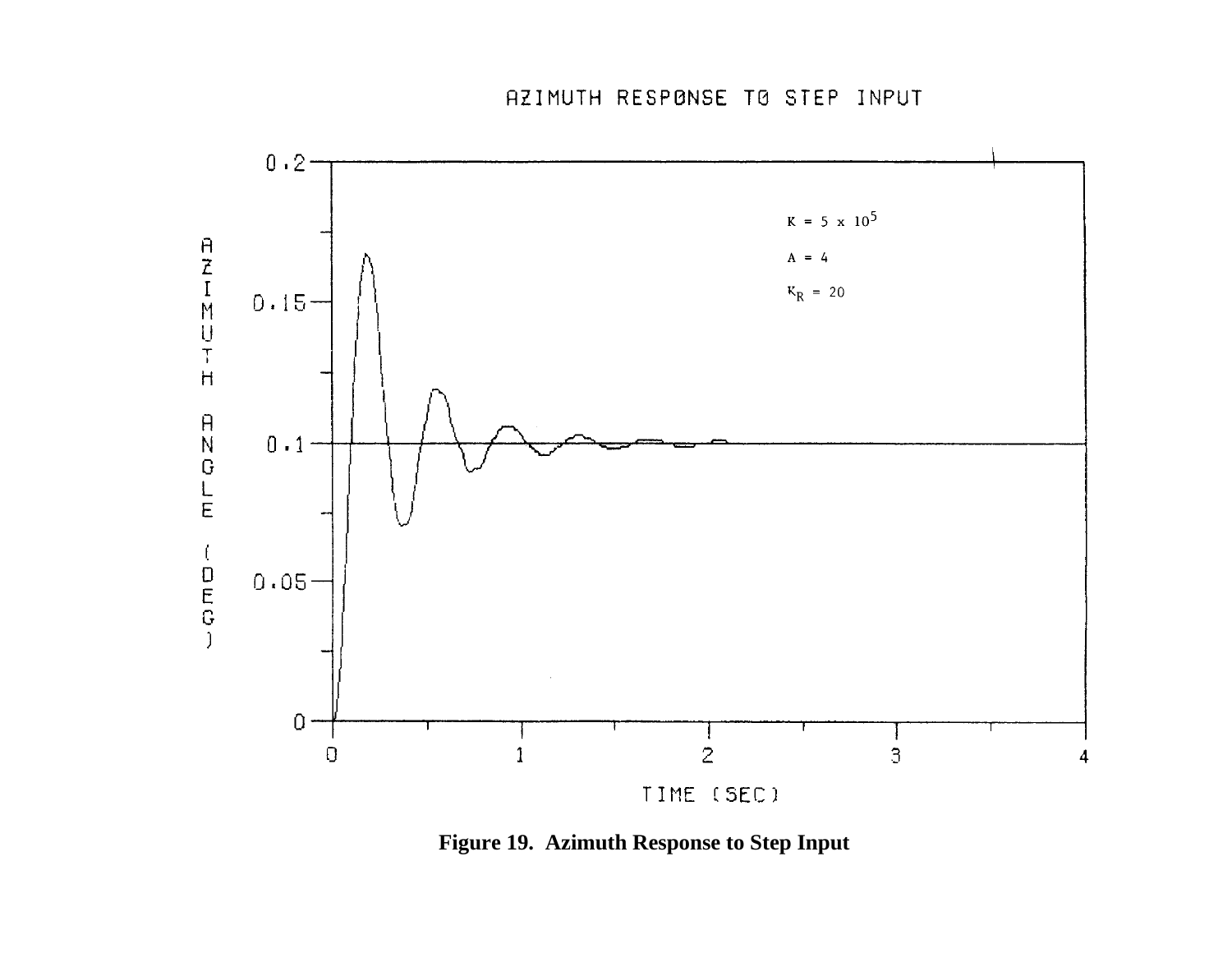

**Figure 20. Azimuth Tracking Performance (Miss Distance = 15 Km)**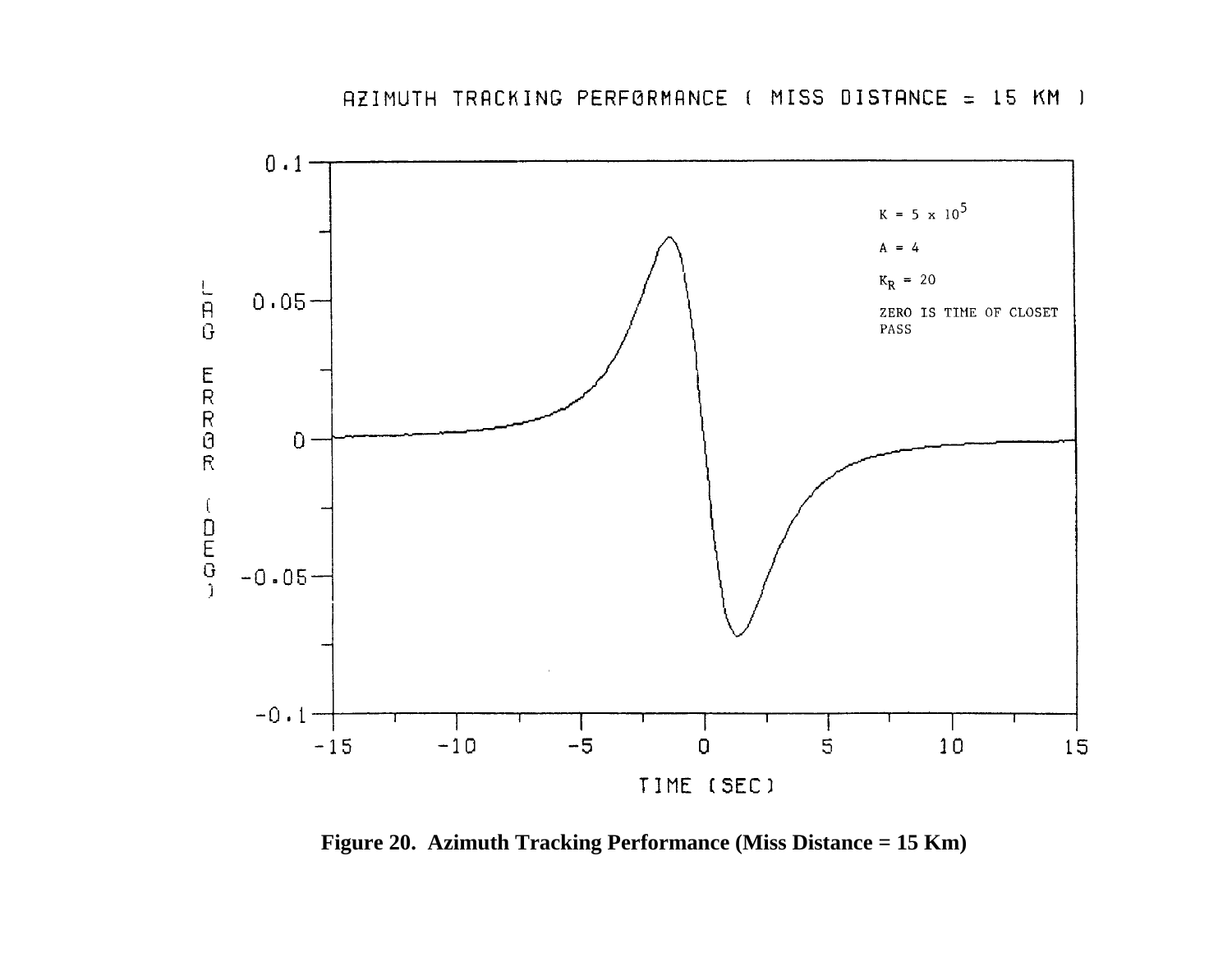# **TABLE 1. MAJOR SYSTEM CHARACTERISTICS AND PERFORMANCE**

ANTENNA

| TYPE:                                                  | DUAL FREQUENCY CASSEGRAIN                                      |                             |  |
|--------------------------------------------------------|----------------------------------------------------------------|-----------------------------|--|
|                                                        | S-BAND                                                         | <b>X-BAND</b>               |  |
| FREQUENCY (MHz)                                        | 2200-2300                                                      | 8025-8400                   |  |
| <b>CONFIGURATION</b>                                   | SINGLE-CHANNEL<br><b>MONOPULSE</b>                             | SINGLE-CHANNEL<br>MONOPULSE |  |
| <b>GAIN (dBi) NOMINAL</b>                              | 44.4                                                           | 55.5                        |  |
| VSWR (MAX)                                             | 1.3:1                                                          | 1.3:1                       |  |
| $C/T$ (dB/ $\degree$ K)(5 $\degree$ ELEVATION)         | 21.0 AT 2.25 GHz                                               | 31.0 AT 8.213 GHz           |  |
| <b>BEAMWIDTH (NOMINAL)</b>                             | $0.93^\circ$                                                   | $0.25^{\circ}$              |  |
| <b>POLARIZATION</b>                                    | <b>RHC</b>                                                     | <b>RHC</b>                  |  |
| AXIAL RATIO (dB MAX)                                   | 1.5                                                            | 2.0                         |  |
| NULL DEPTH (dB BELOW SUM<br>PEAK, MIN)                 | 25.0                                                           | 25.0                        |  |
| FIRST SIDELOBE SUPPRESSION<br>(dB BELOW SUM PEAK, MIN) | 21.0                                                           | 21.0                        |  |
| <b>SIZE</b>                                            | 10-METER DIAMETER (32.8 FEET)                                  |                             |  |
| <b>FOCAL LENGTH</b>                                    | 3.81-METER (12.5 FEET)                                         |                             |  |
| <b>F/D RATIO</b>                                       | 0.381                                                          |                             |  |
| <b>SURFACE MATERIAL</b>                                | <b>ALUMINUM SHEET</b>                                          |                             |  |
| <b>SURFACE TOLERANCE</b>                               | 1.14 MM RMS (0.030 INCH)                                       |                             |  |
| <b>SURFACE PANEL CAPS</b>                              | 3.175 MM MAXIMUM (0.125 INCH)                                  |                             |  |
| OPERATING WIND                                         | 64 KM/HR (40 MPH) FULL CAPABILITY                              |                             |  |
| <b>SURVIVAL WIND</b>                                   | 160 KM/HR (100 MPH) WHEN IN ZENITH<br><b>MOUNTING POSITION</b> |                             |  |
| NATURAL RESONANT FREQUENCY                             | $> 5$ Hz                                                       |                             |  |
| <b>WEIGHT</b>                                          | 2210 KILOGRAMS (4872 POUNDS)                                   |                             |  |
| <b>PREAMPLIFIERS</b>                                   |                                                                |                             |  |
| <b>NOISE FIGURE</b>                                    | 0.9 dB 2.2 TO 2.3 GHz<br>1.6 dB 8.0 TO 8.4 GHz                 |                             |  |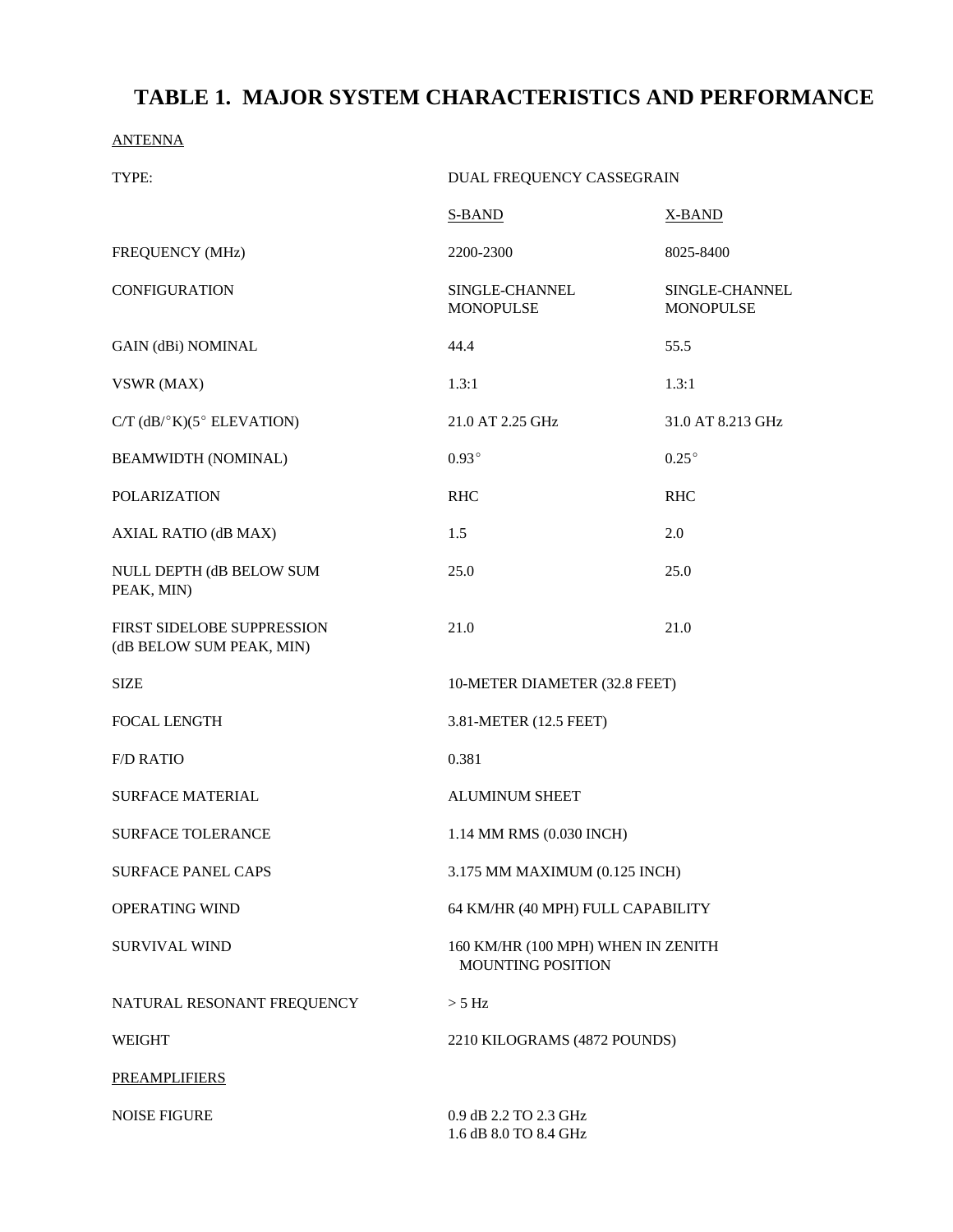#### GAIN 35 dB 2.2 TO 2.3 GHz 35 dB 8.0 TO 8.4 GHz

#### **DOWNCONVERTERS**

| INPUT:<br><b>FREQUENCY</b><br><b>IMPEDANCE</b><br><b>NOISE FIGURE</b><br><b>IMAGE REJECTION</b><br><b>SPURIOUS REJECTION</b><br><b>VSWR</b> | <b>S-BAND</b><br>2200 TO 2300 MHz<br>50 OHM, COAXIAL<br>12 dB MAX<br>$>60$ dB<br>$>80$ dB<br>1.3:1 MAX        | X-BAND<br>8.0 TO 8.4 GHz<br>50 OHM, COAXIAL<br>15 dB MAX<br>$>60$ dB<br>$>80\text{ dB}$<br>$1.2$ :MAX | <b>X-BAND TRACKING</b><br>8.2125 OR 8.253 GHz<br>50 OHM, COAXIAL<br>15 dB MAX<br>$>60$ dB<br>$>80$ dB<br>$1.2$ :MAX |  |
|---------------------------------------------------------------------------------------------------------------------------------------------|---------------------------------------------------------------------------------------------------------------|-------------------------------------------------------------------------------------------------------|---------------------------------------------------------------------------------------------------------------------|--|
| LOCAL OSCILLATOR:                                                                                                                           |                                                                                                               |                                                                                                       |                                                                                                                     |  |
| <b>FREQUENCY</b>                                                                                                                            | 1970 MHz                                                                                                      | 7.8275 HGz AND<br>7.878 GHz                                                                           | 7.9525 CHz                                                                                                          |  |
| <b>STABILITY</b>                                                                                                                            | $1 \times 10^{-9}$ /SEC<br>5 x 10 <sup>-8</sup> /HOUR<br>5 X 10 <sup>-6</sup> /OVER FULL<br><b>TEMP RANGE</b> | $5 \times 10^{6}$ /OVER FULL<br><b>TEMP RANGE</b>                                                     | $5 \times 10^{-6}$ /OVER FULL<br><b>TEMP RANGE</b>                                                                  |  |
| PHASE NOISE                                                                                                                                 | $-120$ dB/Hz @ $100$<br>kHz OFFSET                                                                            | $-110$ dB/Hz $@$ 100<br>kHz OFFSET                                                                    | $-110$ dB @ 100 kHz<br><b>OFFSET</b>                                                                                |  |
| <b>OUTPUT:</b><br><b>FREQUENCY</b><br><b>IMPEDANCE</b><br>MAX OUTPUT LEVEL<br><b>RF TO IF GAIN</b>                                          | 230 TO 330 MHz<br>50 OHM, COAXIAL<br>$+10$ dBm<br>30 dB NOMINAL                                               | 375 MHz<br>50 OHM, COAXIAL<br>$+10$ dBm<br>30 dB NOMINAL                                              | 260 OR 300.5 MHz<br>50 OHM, COAXIAL<br>$+10$ dBm<br>20 dB NOMINAL                                                   |  |
| <b>RECEIVERS</b>                                                                                                                            |                                                                                                               |                                                                                                       |                                                                                                                     |  |
| ELECTRICAL:<br><b>RECEIVER TYPE</b>                                                                                                         | 10 MHz SECOND IF                                                                                              | DOUBLE SUPERHETERODYNE; 60 MHz FIRST IF;                                                              |                                                                                                                     |  |
| FREQUENCY RANGE                                                                                                                             | 285-410 MHz                                                                                                   |                                                                                                       |                                                                                                                     |  |
| <b>INPUT IMPEDANCE</b>                                                                                                                      | 50 OHMS, UNBALANCED                                                                                           |                                                                                                       |                                                                                                                     |  |
| <b>NOISE FIGURE</b>                                                                                                                         | 8.0 dB MAX                                                                                                    |                                                                                                       |                                                                                                                     |  |
| <b>VSWR</b>                                                                                                                                 | 2:1 MAXIMUM                                                                                                   |                                                                                                       |                                                                                                                     |  |
| <b>IMAGE REJECTION</b>                                                                                                                      | 60 dB MINIMUM                                                                                                 |                                                                                                       |                                                                                                                     |  |
| <b>IF REJECTION</b>                                                                                                                         | 80 dB MINIMUM                                                                                                 |                                                                                                       |                                                                                                                     |  |
| <b>SPURIOUS REJECTION</b>                                                                                                                   | 60 dB MINIMUM                                                                                                 |                                                                                                       |                                                                                                                     |  |
| <b>SPURIOUS RADIATION</b>                                                                                                                   | MIL-STD-826A                                                                                                  | DESIGNED TO MEET OR EXCEED MIL-STD-461A AND                                                           |                                                                                                                     |  |
| <b>DYNAMIC RANGE</b>                                                                                                                        | PASSBAND)                                                                                                     | THRESHOLD TO -10 dBm (THRESHOLD IS DEFINED AS<br>6 dB SIGNAL-TO-NOISE RATIO IN THE SECOND IF          |                                                                                                                     |  |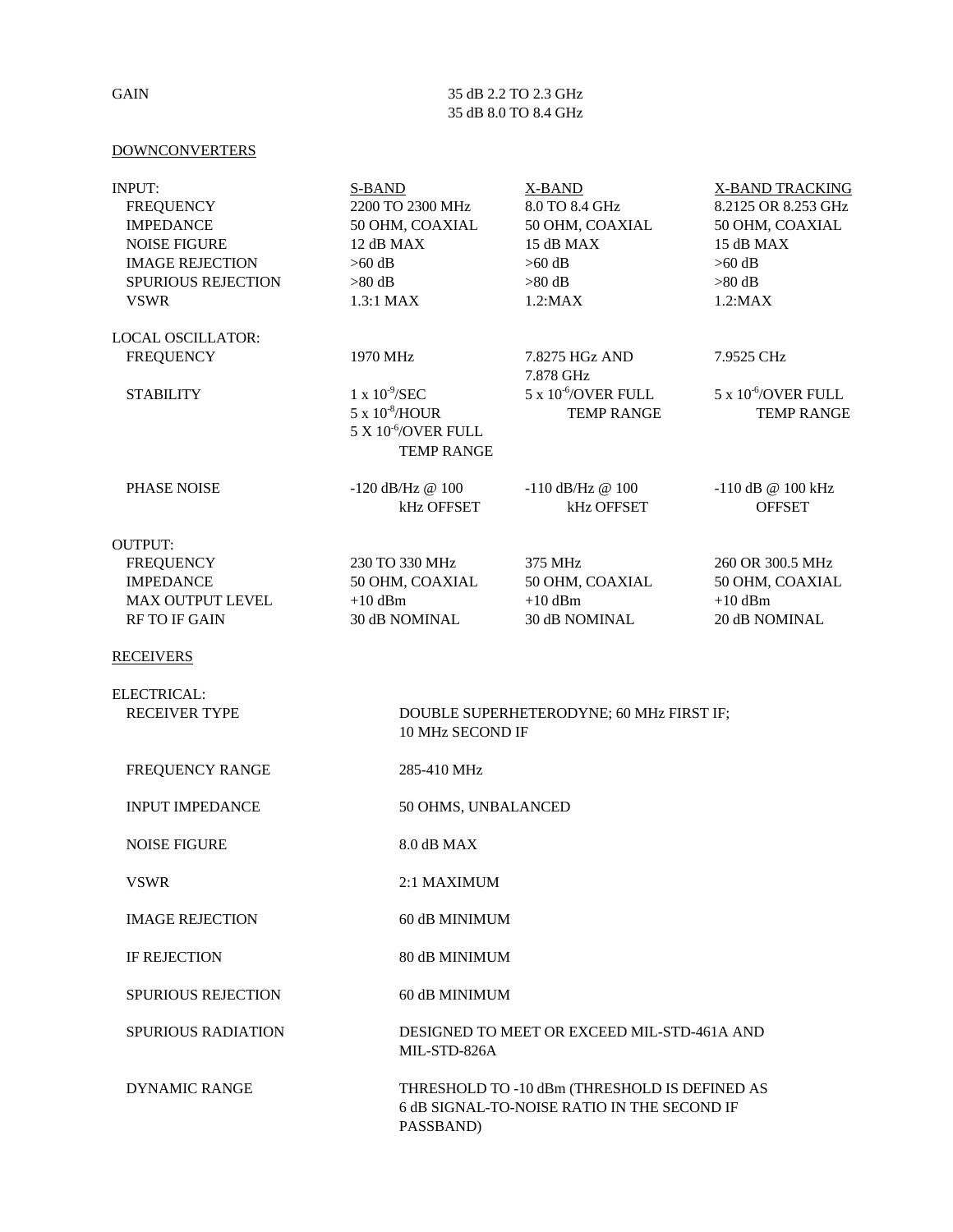LO STABILITY:

| <b>VFO</b>                                                    | $\pm 0.001\%$ PER DEGREE C                                                                                                                                   |
|---------------------------------------------------------------|--------------------------------------------------------------------------------------------------------------------------------------------------------------|
| <b>CRYSTAL</b>                                                | $\pm 0.0005\%$ (0° TO 50°C)                                                                                                                                  |
| PM (APC) CHARACTERISTICS:                                     |                                                                                                                                                              |
| <b>CONTROL RANGE</b>                                          | ±250 kHz IN ADDITION TO SECOND LO FINE TUNE<br><b>RANGE</b>                                                                                                  |
| <b>SEARCH RANGE</b>                                           | 50 kHz TO GREATER THAN 500 kHz; APPROXIMATELY<br>SYMMETRICAL ABOUT SECOND LO FREQUENCY SET BY<br>FINE TUNE CONTROL. RANGE SET BY BANDWIDTH<br><b>CONTROL</b> |
| PEDESTAL:                                                     |                                                                                                                                                              |
| <b>VELOCITY</b>                                               | AZ $26^{\circ}$ /S EL $5^{\circ}$ /S                                                                                                                         |
| <b>ACCELERATION CAPABILITY</b>                                | AZ $10^{\circ}/S^2$ EL $10^{\circ}/S^2$                                                                                                                      |
| RATED OUTPUT TORQUE                                           | 60,000 FT-LB                                                                                                                                                 |
| SINGLE MOTOR OUTPUT TORQUE                                    | 30,000 FT-LB                                                                                                                                                 |
| DRIVE TRAIN COMPLIANCE                                        | $4 \times 10 - 8$ RAD/FT-LB                                                                                                                                  |
| <b>AXIS ORTHOGONALITY</b>                                     | $0.01$ MAX                                                                                                                                                   |
| <b>GEARING TYPE</b>                                           | <b>PLANETARY</b>                                                                                                                                             |
| <b>GEAR RATIO</b>                                             | AZ-978:1, EL-1676:1                                                                                                                                          |
| DRIVE, AZIMUTH AND ELEVATION                                  | DUAL BRUSHLESS DC SERVO MOTORS,<br><b>TORQUE-BIASED</b>                                                                                                      |
| AZIMUTH BEARING DIAMETER                                      | <b>48.0-INCH CROSSED ROLLER</b>                                                                                                                              |
| MOTOR ARMATURE INERTIA AT<br><b>OUTPUT</b>                    | AZ 3,268 FT-FT-S <sup>2</sup> (ONE MOTOR)<br>EL 9,597 LF-ST- $S^2$ (ONE MOTOR)                                                                               |
| <b>BRAKE ARMATURE AND GEARING</b><br><b>INERTIA AT OUTPUT</b> | AZ 4,543 FB-FT- $S^2$ (ONE MOTOR)<br>EL 13,342 LB-FT-S <sup>2</sup> (ONE MOTOR)                                                                              |
| TOTAL INTERNAL INERTIA<br><b>AT OUTPUT</b>                    | AZ 15,622 LB-FT-S <sup>2</sup> (TWO MOTORS)<br>EL 45,878 LB-FT-S <sup>2</sup> (TWO MOTORS)                                                                   |
| AZIMUTH BEARING OVERTURNING<br>MOMENT CAPACITY                | 400,000 FT-LB                                                                                                                                                |
| <b>APPROXIMATE EXTERNAL</b><br><b>INERTIA (10-M ANTENNA)</b>  | 30,000 LB-FT- $S^2$                                                                                                                                          |
| <b>BRAKE SIZE</b>                                             | AZ-QTY 2, 26 FT-LB<br>EL-QTY 2, 26 FT-LB                                                                                                                     |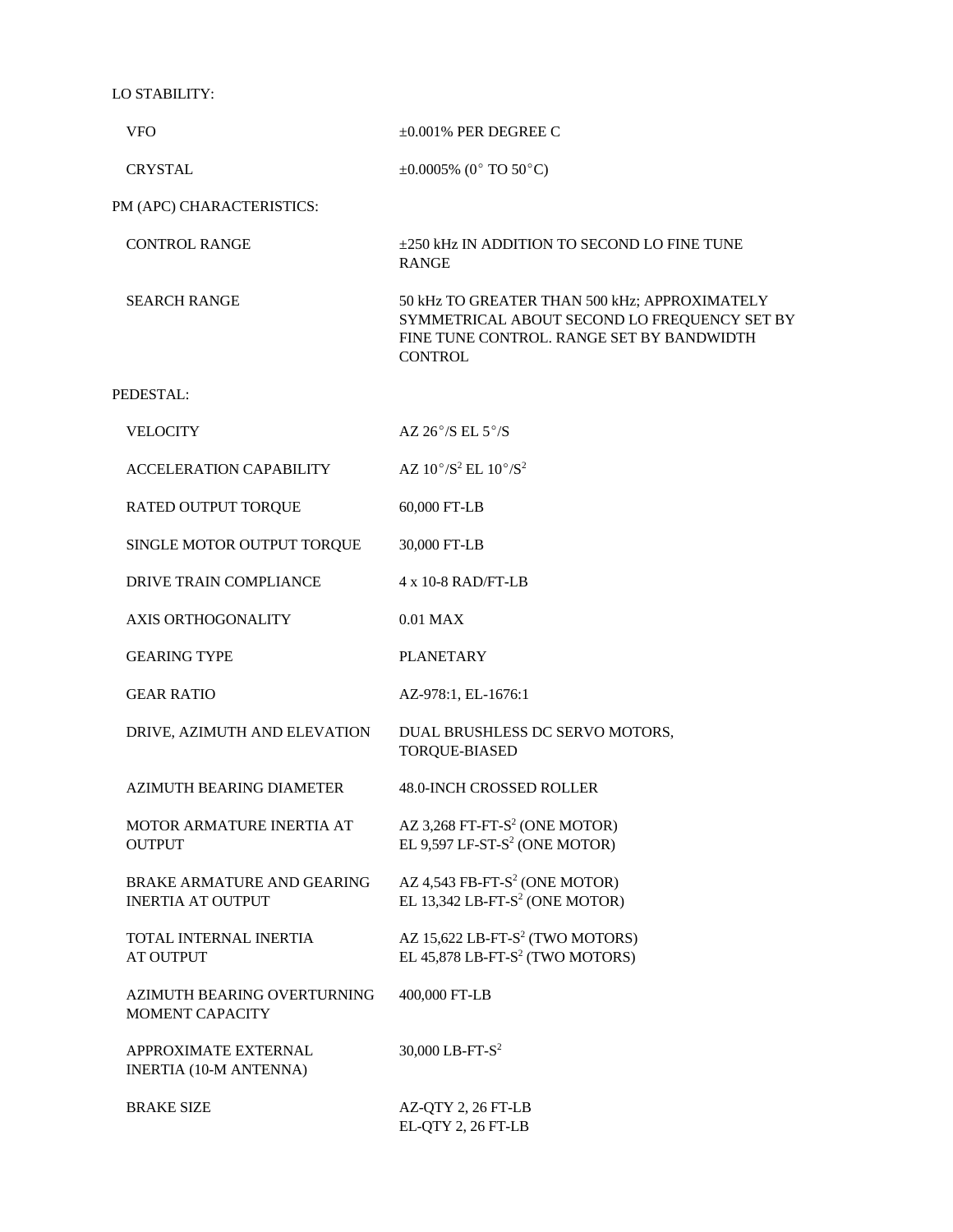| BRAKE TORQUE AT OUTPUT,<br><b>MINIMUM</b>                                                        | 50,856 FT-LB                                                                                                                                |
|--------------------------------------------------------------------------------------------------|---------------------------------------------------------------------------------------------------------------------------------------------|
| LIMIT STOPS;                                                                                     |                                                                                                                                             |
| <b>AZIMUTH</b>                                                                                   | PRIMARY ELECTRICAL<br>SECONDARY ELECTRICAL                                                                                                  |
| <b>ELEVATION</b>                                                                                 | PRIMARY ELECTRICAL<br>SECONDARY ELECTRICAL<br>MECHANICAL STOPS                                                                              |
| AZIMUTH AXIS CLEARANCE HOLE                                                                      | <b>10-INCH DIAMETER</b>                                                                                                                     |
| ELEVATION AXIS CLEARANCE HOLE                                                                    | <b>10-INCH DIAMETER</b>                                                                                                                     |
| <b>ENVIRONMENT</b>                                                                               | PEDESTAL AND RISER ARE FULLY SEALED AND CAN BE<br>HEATED OR COOLED TO PROVIDE OPERATION UNDER<br>ANY ATMOSPHERIC AND TEMPERATURE CONDITIONS |
| <b>STOWING PROVISIONS</b>                                                                        | <b>HANDCRANKS AND STOW LOCKS</b>                                                                                                            |
| <b>STOW LOCK RATING</b>                                                                          | $EL = 202,000$ FT-LB<br>$AZ = 102,000$ FT-LB                                                                                                |
| <b>EMERGENCY DISABLE SWITCH</b>                                                                  | QTY 3 RISER BASE<br><b>AZIMUTH DRIVE HOUSINC</b><br><b>ANTENNA TRUSSWORK</b>                                                                |
| PEDESTAL WEIGHT                                                                                  | 12,000 LB                                                                                                                                   |
| <b>SYSTEM WEIGHT</b>                                                                             | 50,000 LB                                                                                                                                   |
| <b>X-BAND DEMODULATOR</b>                                                                        |                                                                                                                                             |
| <b>INPUT SIGNAL:</b><br><b>CONNECTOR</b><br><b>LEVEL</b><br><b>IMPEDANCE</b><br><b>FREQUENCY</b> | : N FEMALE<br>: -10 TO -50 dBm<br>: 50 OHMS<br>: 375 MHz $\pm$ 800 kHz                                                                      |
| DATA 1 OUTPUT TM:<br><b>CONNECTOR</b><br><b>BIT RATE</b><br><b>LEVEL</b><br><b>LOAD</b>          | : BNC FEMALE<br>: $84.9$ Mb/s<br>$:$ ECL<br>: 50 OHMS AT -2 V                                                                               |
| DATA 2 OUTPUT MSS:<br><b>CONNECTOR</b><br><b>BIT RATE</b><br><b>LEVEL</b><br><b>LOAD</b>         | : BNC FEMALE<br>: $15.06$ Mb/s<br>$:$ ECL<br>: 50 OHMS AT -2 V                                                                              |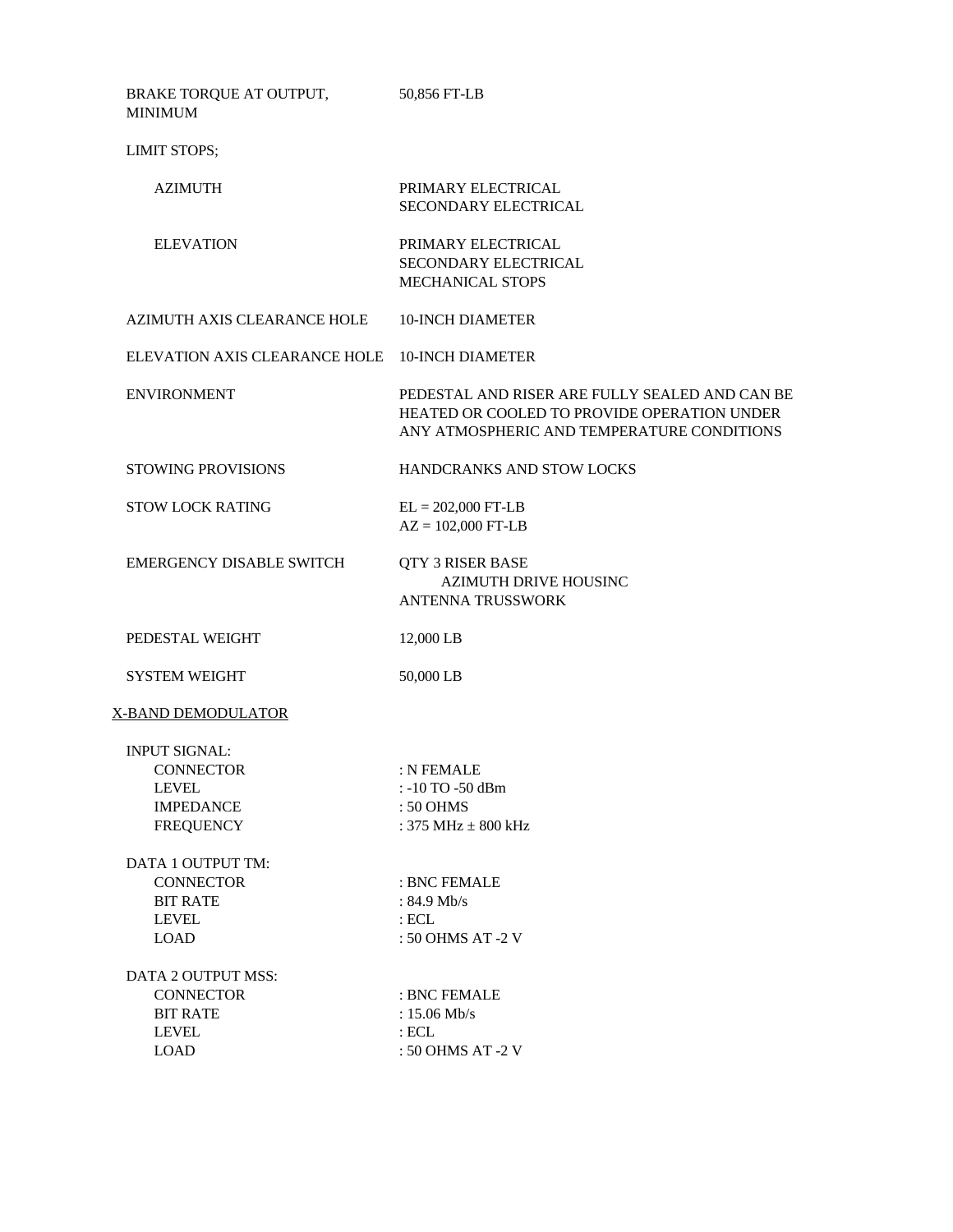| CLOCK 1 OUTPUT TM CLK:      |                               |
|-----------------------------|-------------------------------|
| <b>CONNECTOR</b>            | : BNC FEMALE                  |
| <b>FREQUENCY</b>            | $: 84.9$ MHz                  |
| <b>LEVEL</b>                | : ECL                         |
| LOAD                        | : 50 OHMS AT -2 V             |
| CLOCK 2 OUTPUT MSS CLK:     |                               |
| <b>CONNECTOR</b>            | : J26 BNC FEMALE              |
| <b>FREQUENCY</b>            | : 15.06 MHz                   |
| <b>LEVEL</b>                | : ECL                         |
| LOAD                        | : 50 OHMS AT -2 V             |
| <b>GENERAL PERFORMANCE:</b> |                               |
| <b>MODULATION</b>           | : UQPSK                       |
| <b>BIT RATE</b>             | : TM : $84.9$ Mb/s            |
|                             | : MSS : $15.06$ Mb/s          |
| <b>BER DEGRADATION</b>      | : LESS THAN 2 dB              |
| <b>ACQUISITION TIME</b>     | : LESS THAN 300 ms            |
| <b>SEARCH RANGE</b>         | $\pm 800$ kHz, $\pm 200$ kHz, |
|                             | $\pm$ 50 kHz, MANUAL          |
|                             |                               |

POWER SUPPLY AND CONSUMPTION:

| <b>CONNECTOR</b>   | ٠<br>٠                          |
|--------------------|---------------------------------|
| AC VOLTAGE         | $\div$ 220 V OR 110 V $\pm$ 10% |
| FREQUENCY          | : 47 TO 65 Hz                   |
| <b>CONSUMPTION</b> | $\pm 200 \text{ W}$             |

CONTROL SYSTEM

TYPE : MICROPROCESSOR CONTROLLER

CONTROL MODES: AUTOTRACK TYPE I AUTOTRACK TYPE II POSITION COMMAND RATE COMMAND AUTO ACUISITION SCAN PROGRAMMED COMMAND

AUTOTRACK TYPE II: SERVO BANDWIDTH DAMPING RATIO ACCELERATION ERROR COEFFICIENT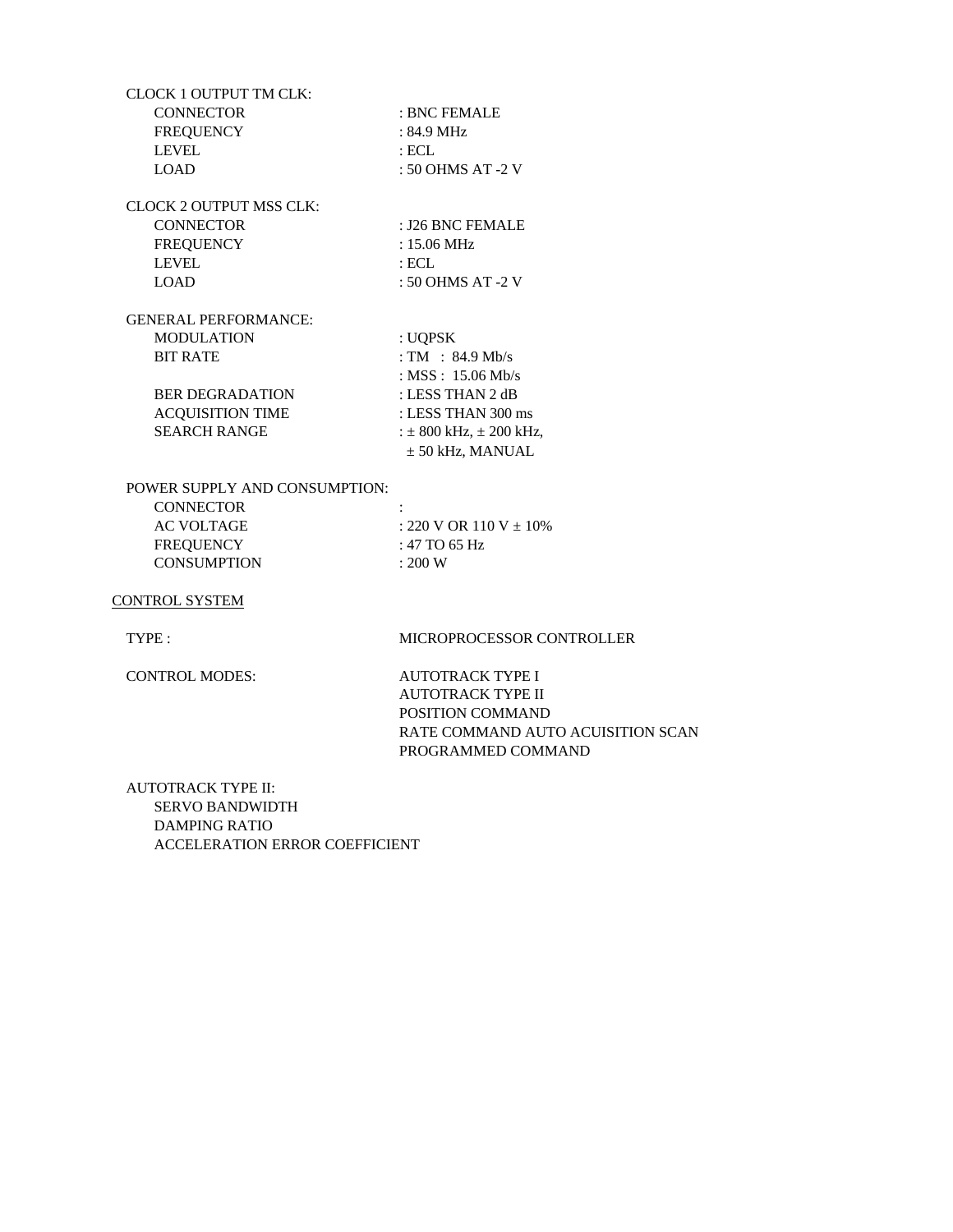### **APPENDIX A**

#### State Variable Model Used in Simulation Program

The following system of state equations represents the dynamics of the continuous plant:

$$
x_{1} = x_{2}
$$
\n
$$
x_{2} = -c_{2} x_{1} - c_{1} x_{2} + \frac{c_{2}}{n} x_{3} - \frac{r_{c}}{r_{e}}
$$
\n
$$
x_{3} = c_{2} x_{4} + c_{1} x_{5} + x_{6}
$$
\n
$$
x_{4} = x_{5}
$$
\n
$$
x_{5} = x_{6}
$$
\n
$$
x_{6} = -d_{0} x_{4} - d_{1} x_{5} - d_{2} x_{6} + \frac{r_{m}}{r_{m}}
$$

Where

 $X_1$  = azimuth angle  $\theta_0$  $x_2 =$  azimuth rate  $\theta_o$  $X_3$  = motor shaft rotation  $\theta_m$  $X_4, X_5, X_6$  = states describing rate loop dynamics  $T_c$  = coulomb friction,  $T_c$  (X<sub>2</sub>)  $n = gear ratio$  $T_m$  = motor torque  $J_n$ ,  $J_e$  = motor and antenna load moments of inertia, respectively